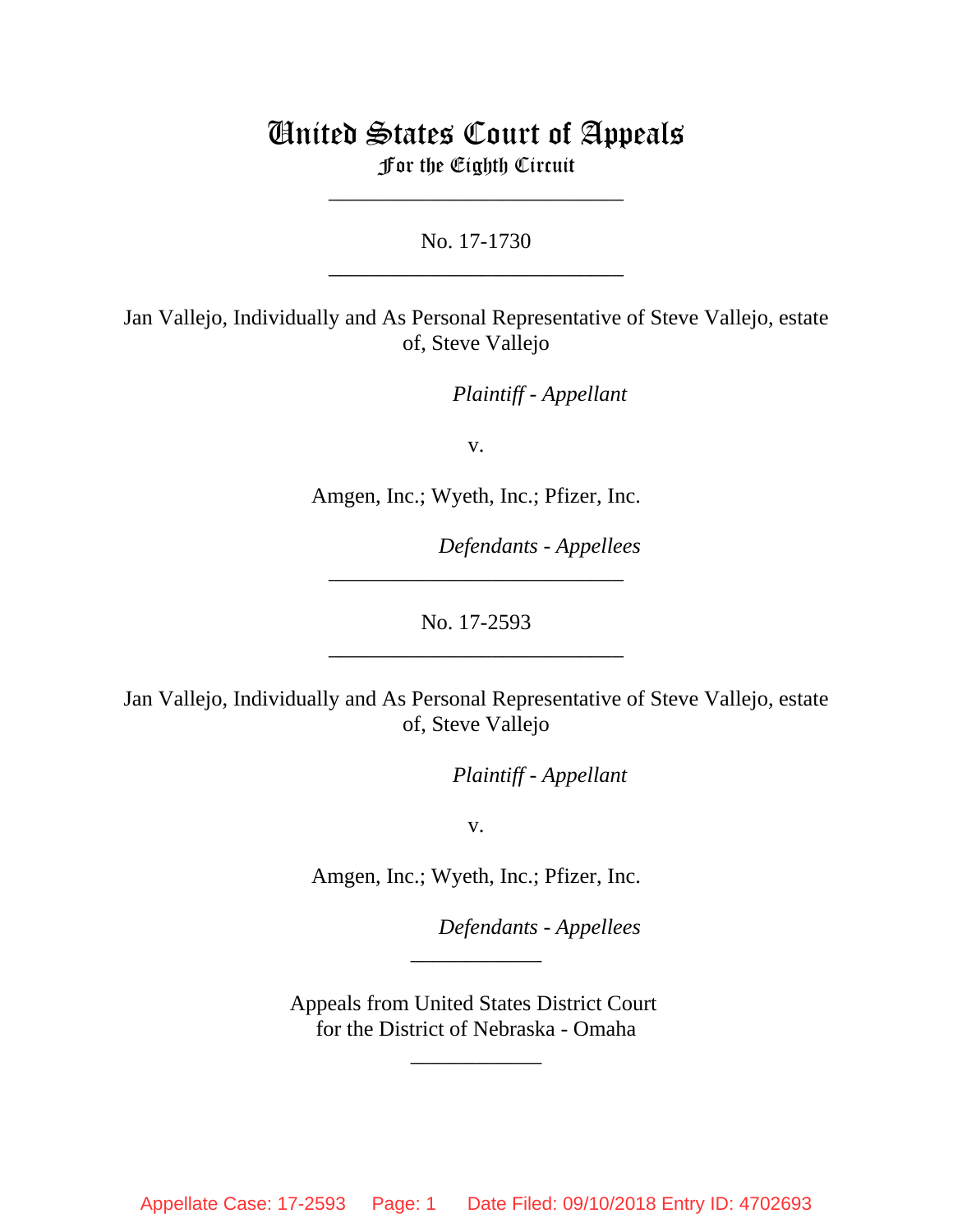Submitted: May 15, 2018 Filed: September 10, 2018

\_\_\_\_\_\_\_\_\_\_\_\_

\_\_\_\_\_\_\_\_\_\_\_\_

Before SMITH, Chief Judge, BEAM and COLLOTON, Circuit Judges.

SMITH, Chief Judge.

In this consolidated products liability suit appeal, Jan Vallejo challenges the district court's<sup>1</sup> order limiting the scope of her general causation phase discovery. She also contests the court's sanctions order against her counsel. We find no abuse of discretion in either of the court's decisions and affirm.

# I. *Background*

Steve Vallejo ("Steve"), Vallejo's husband, began using the biologic Enbrel<sup>2</sup> in 2004 to treat psoriasis, a skin condition. At some point between 2004 and 2011, Steve developed myelodysplastic syndrome (MDS).<sup>3</sup> He succumbed to MDS in 2011. Vallejo, individually and on behalf of Steve's estate, sued Amgen Inc., Wyeth, and

<sup>&</sup>lt;sup>1</sup>The Honorable John M. Gerrard, United States District Judge for the District of Nebraska.

<sup>&</sup>lt;sup>2</sup> Enbrel is manufactured and marketed by Amgen Inc. Wyeth LLC ("Wyeth"), later acquired by Pfizer Inc. ("Pfizer"), promotes Enbrel. We omit Enbrel's registered trademark ® symbol in this opinion, including those in quotations.

<sup>&</sup>lt;sup>3</sup>MDS is a blood "disorder characterized by the bone marrow's inability to produce a sufficient number of healthy erythrocytes (red blood cells), leukocytes (white blood cells including neutrophils, lymphocytes, monocytes, eosinophils, and basophils), and platelets." Order at 1, *Vallejo v. Amgen, Inc.*, No. 8:14-cv-00050- JMG-CRZ (D. Neb. Mar. 28, 2016), ECF. No. 83 ("Disc. Order"). MDS could lead to "anemia, leukemia, thrombocytopenia, pancytopenia, or severe [bone] marrow failure." *Id.* at 2.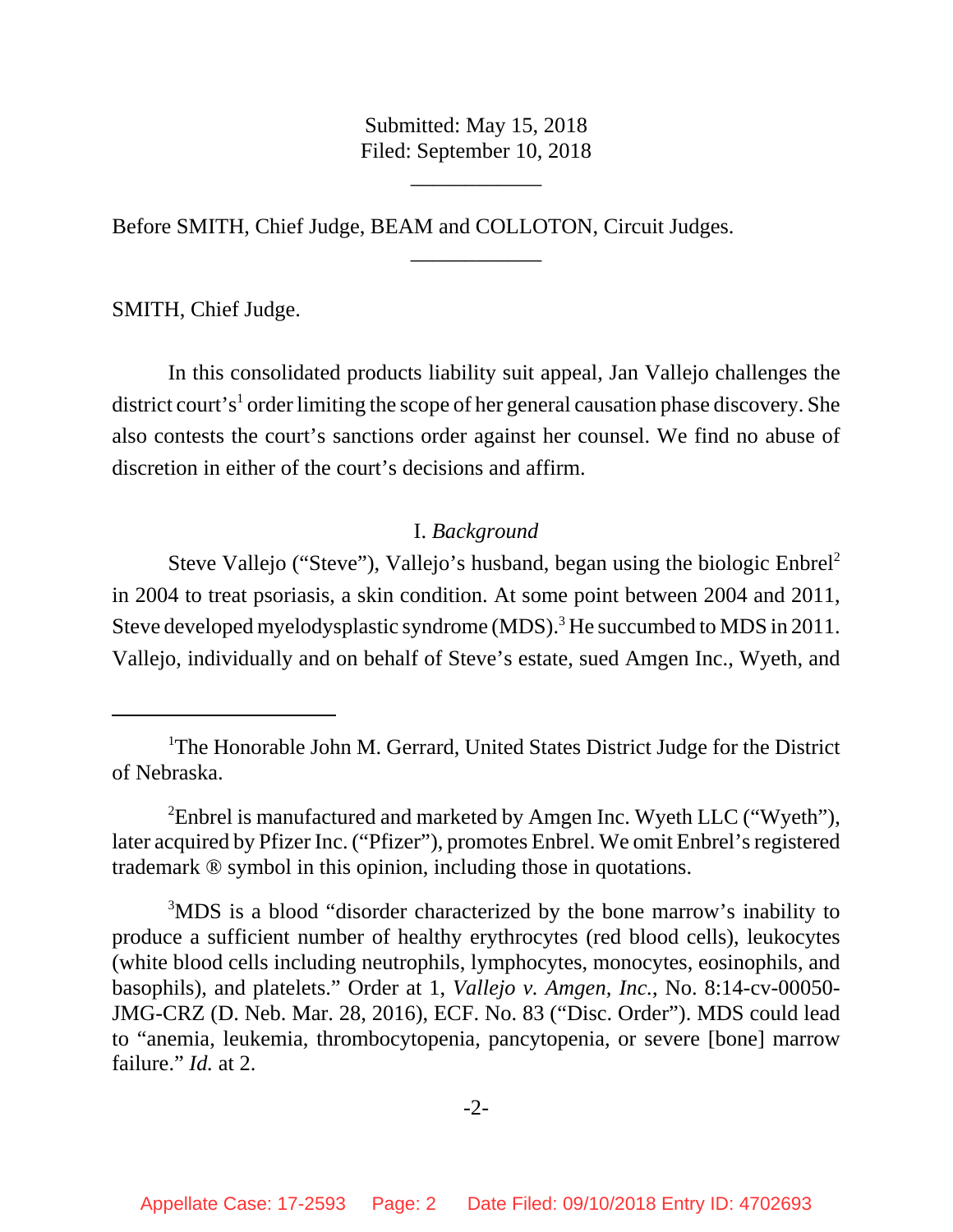Pfizer (collectively, "Amgen"), alleging that Enbrel caused Steve's MDS, resulting in his death.

# A. *Discovery Disputes*

In May 2015, the magistrate judge<sup>4</sup> ordered phased discovery. The first phase addressed general medical causation to determine whether Enbrel can cause MDS. Vallejo complained that the magistrate judge's order was unclear, and the magistrate judge granted her leave to file a motion for clarification. Upon review, the magistrate judge granted Vallejo's motion and provided further instructions. After three planning conferences, the parties still disagreed on the scope of discovery, and the magistrate judge scheduled a hearing to resolve the issues. Although the magistrate judge ordered a joint filing outlining the disputed discovery issues, the parties could not agree on a single list and instead filed separate documents. The magistrate judge also ordered the parties to file briefs on Amgen's potential burden and the proportionality of the discovery requests.

At the hearing, Vallejo's expert, Dr. Linda Levesque, testified that she needed everything originally on Vallejo's request list, which amounted to "every document the defendants or any of its predecessors have or can access for any person who ingested Enbrel and reported a symptom or impact on that person's red blood cells, white blood cells, platelets, or any precursor cells for these blood cell lines." Disc. Order at 3–4. Dr. Levesque told the court that she "is normally provided with 'every single clinical trial that has been done with a drug, whether it's a drug related to particular disease or disorder or not[.]'" *Id.* at 3 n.1 (alteration in original). But Amgen's cross-examination revealed Dr. Levesque had "never testified before." *Id.* Further, Dr. Levesque would not personally review the discovery; rather, "[s]he would look at the synthesis of the information prepared by [Vallejo's] reviewing experts."

<sup>&</sup>lt;sup>4</sup>The Honorable Cheryl R. Zwart, United States Magistrate Judge for the District of Nebraska.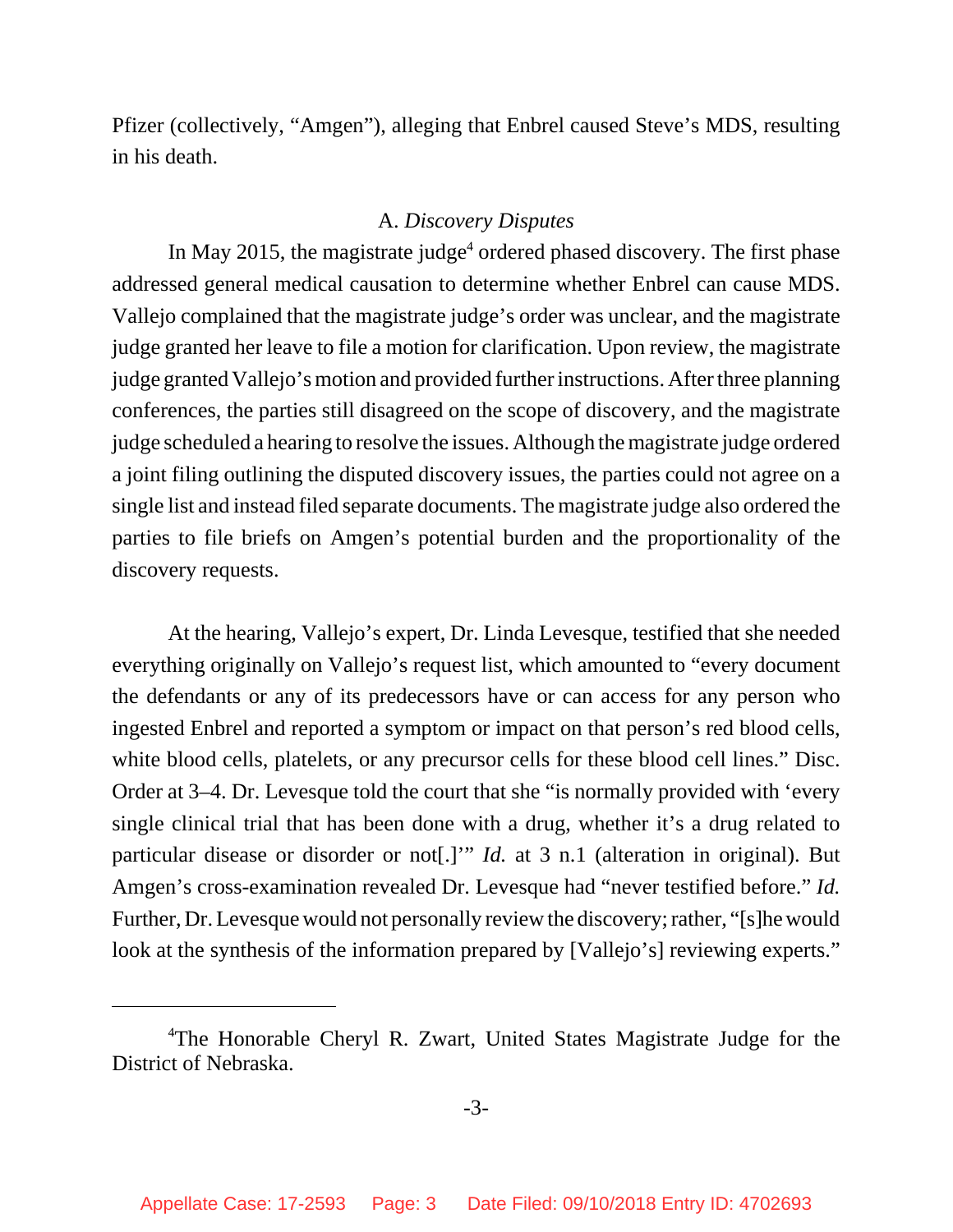*Id.* at 4 n.2. The magistrate judge found Vallejo's expert not credible and her demands unreasonable, concluding that the "testimony did not assist the court in determining whether [Vallejo's] need for the requested information was proportional to the burden imposed on the defendants in responding to [Vallejo's] discovery." *Id.* at 4.

Amgen objected to many of Vallejo's demands, claiming the request would cost millions. The company was willing to produce the Biologic License Application  $(BLA)^5$  for Enbrel, MedWatch reports,<sup>6</sup> and the original Investigator's Brochure<sup>7</sup> for the agent. Amgen also was willing to produce information regarding Enbrel and an MDS diagnosis, but it objected to the much broader request for *all* information regarding Enbrel, an MDS diagnosis, *and* any reported symptom associated with the disorder. Associated symptoms for MDS include generic conditions such as shortness of breath, pallor, and fatigue.

Vallejo attempted to rebut Amgen's objection by demonstrating at the hearing "the ease of researching [the] discovery demands." *Id.* at 8. The demonstration backfired. Vallejo had requested 206 search terms of adverse event reports submitted to the FDA based on Enbrel. Vallejo's counsel ran 21 of the 206 terms before the court; the search yielded 4,193 adverse event reports. The magistrate judge noted that

<sup>&</sup>lt;sup>5</sup>Pharmaceutical companies are required to file a BLA with the U.S. Food and Drug Administration (FDA) for marketing approval of a biological product such as Enbrel. *See* 21 C.F.R. § 601 *et seq.*

<sup>&</sup>lt;sup>6"</sup>A MedWatch report is a voluntary report to the FDA of an adverse event or undesirable effect associated with using a medical product, including pharmaceuticals and medical devices." *In re: Benicar (Olmesartan) Prods. Liab. Litig.*, No. 15-2606 (RBK/JS), 2016 WL 6652358, at \*4 n.6 (D.N.J. Nov. 9, 2016).

<sup>&</sup>lt;sup>7</sup>The Investigator's Brochure is part of a company's Investigational New Drug Application and includes "[a] description of possible risks and side effects to be anticipated on the basis of prior experience with the drug under investigation or with related drugs." 21 C.F.R. § 312.23(a)(5)(v).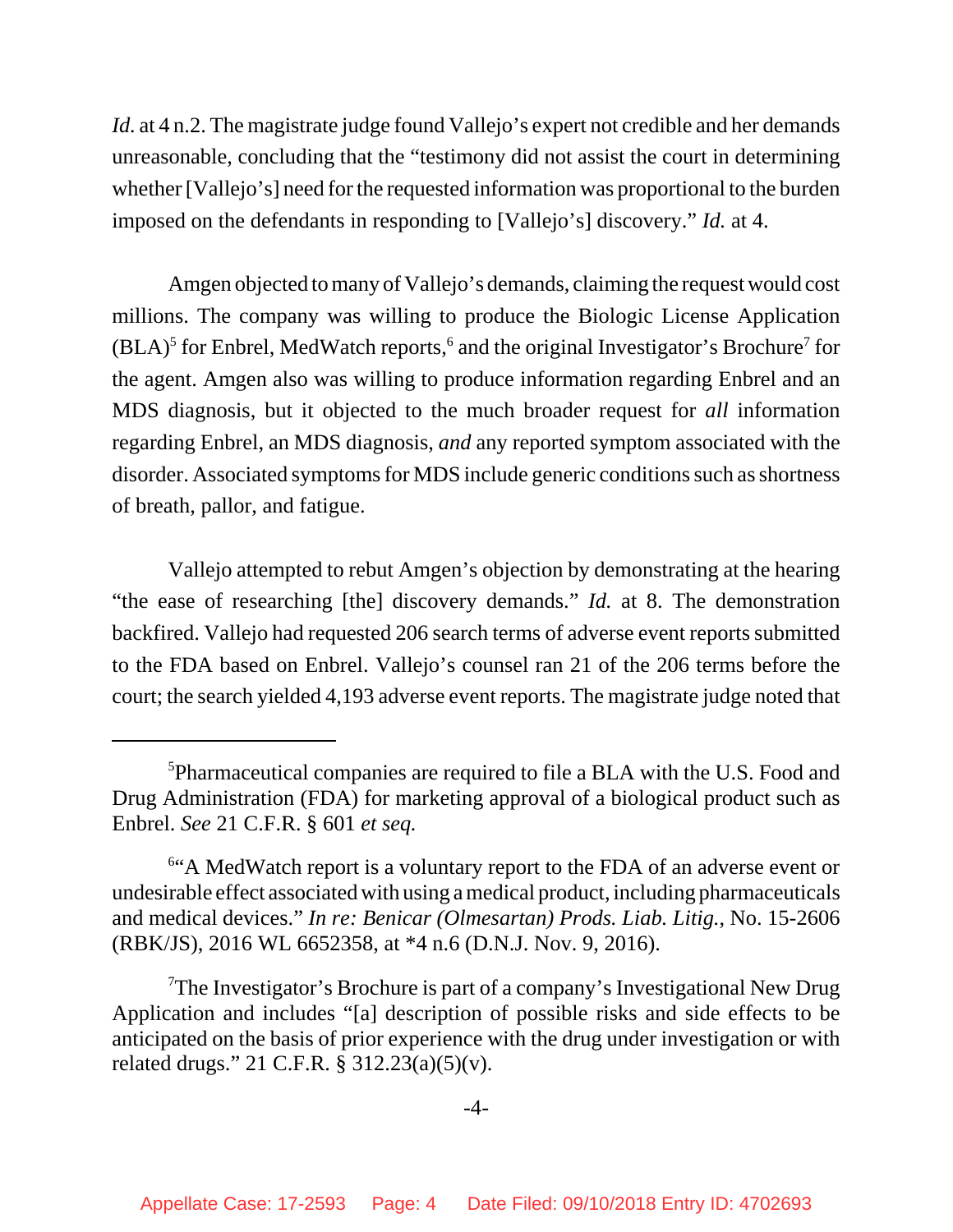"the courtroom search conducted retrieved *only reports provided to the FDA*, and *not to other entities*, and it included only the entry of a report—*not the underlying research and follow up documentation as to each report*." *Id.* (emphases added). The overbreadth of the discovery requests was obvious. The magistrate judge thus limited discovery to 15 search terms that provided the most specificity to MDS.

Vallejo also demanded information on other agents that work similarly to Enbrel.<sup>8</sup> Amgen objected to the relevance of the request and argued that the information was available in the public domain. The company also represented that it did not maintain a database on the other agents, and the search would impose an enormous burden. The search would entail examining the files of nearly 100,000 employees, as well as the files of its predecessor companies. The court, noting that it could have simply sustained Amgen's objection, nevertheless required Amgen "to answer or produce discovery regarding studies on the causal relationship, if any, between Enbrel and MDS and produce such studies or reports within [Amgen's] custody or control that are not available in the public domain" because "the case [was] languishing." *Id.* at 10.

Lastly, Amgen provided Vallejo with the name of one individual who has knowledge of Enbrel's safety—Dr. Janet Isles, Amgen's global safety officer in charge of Enbrel. Amgen also agreed to supplement individuals to the list as it became aware of them. Vallejo objected and demanded that Amgen provide

the organizational charts of 1) the persons responsible for determining whether Enbrel causes and/or is capable of causing MDS, and those working at their direction; 2) the person in charge of compiling adverse

<sup>&</sup>lt;sup>8</sup>Enbrel is a biological agent commonly known as a TNF blocker. Enbrel works by neutralizing, or blocking, tumor necrosis factor, a protein produced by the cells of the immune system. *See id.* at 1.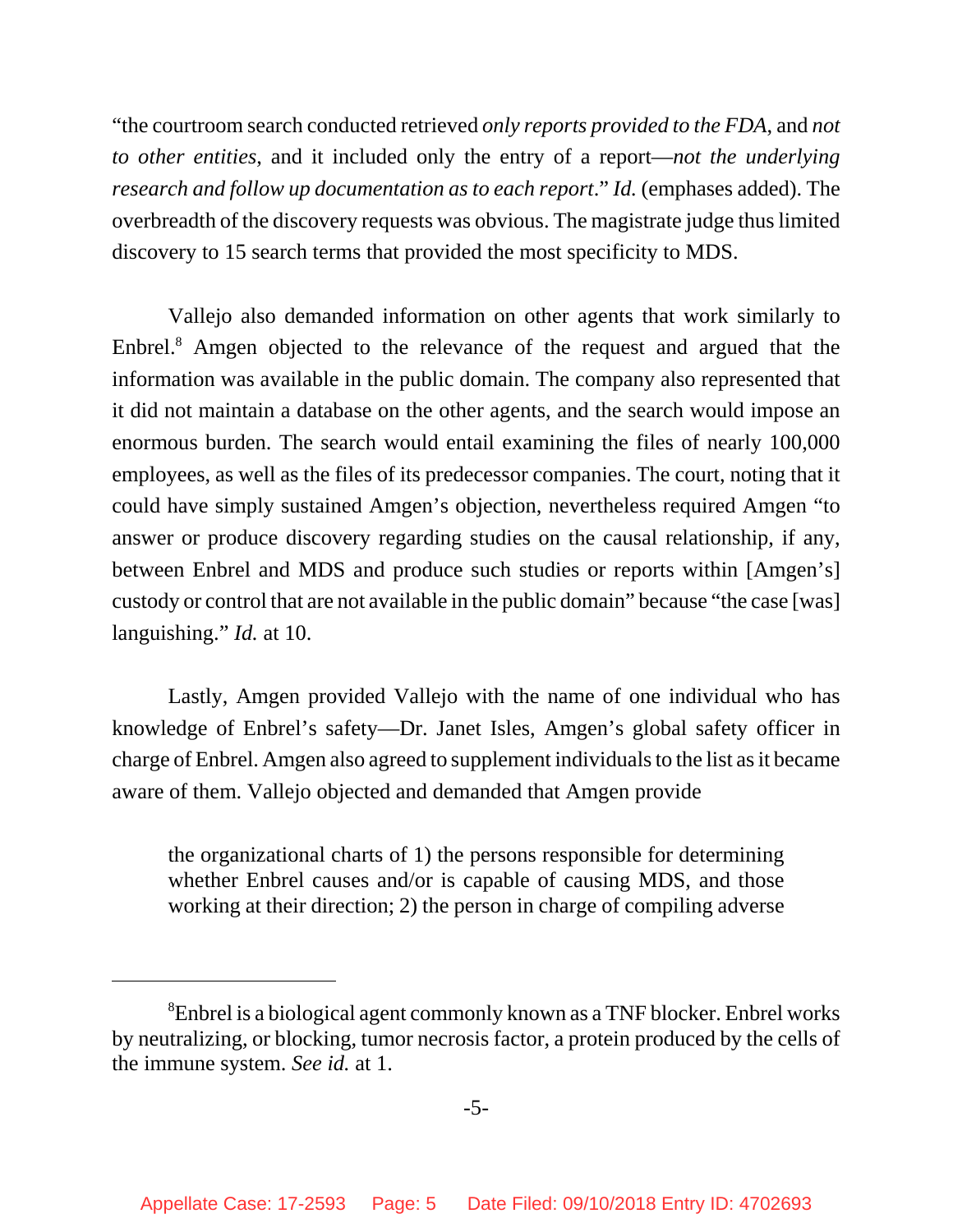events, and those working at their direction; and 3) the person in charge of maintaining source documents for MDS adverse events.

*Id.* at 11 (citation omitted). The magistrate judge concluded that Vallejo's request was unreasonable, given "Enbrel's extensive history going back to the early 1990s and the fact that there were at least four companies involved with Enbrel's development and production since that time." *Id.* at 11. She then permitted Vallejo to depose only Dr. Isles, with the understanding that should Isles be unable to provide Vallejo with necessary information, Amgen would "need to locate witnesses who can answer [Vallejo's] relevant inquiries." *Id.* at 12 (citation omitted).

In her discovery order, the magistrate judge noted that Amgen "ha[s] failed to submit affidavits or sworn information by employees or experts regarding the burden of searching for and providing information or providing any meaningful estimates for the time and cost required by the plaintiff's discovery." *Id.* at 6. Further, "the attorneys in this case put the onerous responsibility on the court to balance proportionality while failing to provide substantial and reasonable guidance on this key point: In its current state the court is being forced to 'wade through generalized and conflated arguments of need, burden, and relevance.'" *Id.* at 5 (citation omitted). And, the magistrate judge emphasized that should further discovery disagreements arise, "the parties must provide . . . a more thorough proportionality analysis with each side addressing and shouldering its burden: The party who served the discovery must show why the information is important to the issues and the party opposing . . . must quantifiably explain the burden of providing the requested information." *Id.* at 12.

Shortly after the discovery order, Vallejo filed a motion seeking clarification from the magistrate judge; she also promptly filed an objection to the discovery order, asking the district court to reverse the magistrate judge's order. Vallejo argued that the magistrate judge's order was contrary to the law because Amgen failed to provide sufficient evidence to support the magistrate judge's discovery determinations. While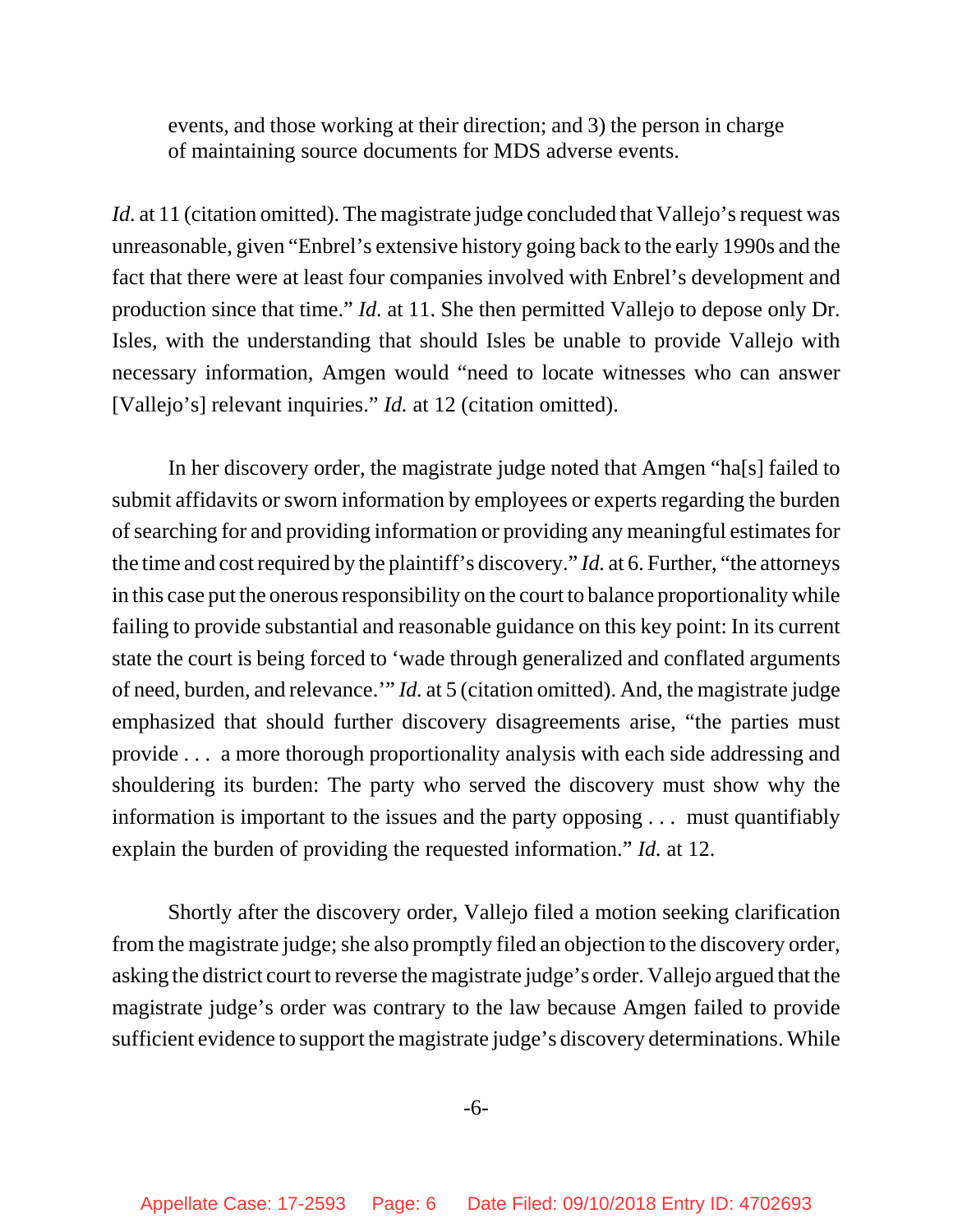those motions were pending, Vallejo served Amgen with a notice of deposition of Dr. Isles, prompting Amgen to move for a protective order seeking to limit the scope of the deposition to the magistrate judge's discovery order. The magistrate judge granted Amgen's motion and ordered Vallejo to delay the deposition until the district court ruled on Vallejo's objections.

The district court overruled Vallejo's discovery objection. It concluded that "[t]he parties and the [magistrate judge] have a collective responsibility to consider the proportionality of all discovery and consider it in resolving discovery disputes." *Vallejo v. Amgen, Inc.*, No. 8:14CV50, 2016 WL 2986250, at \*3 (D. Neb. May 20, 2016) (first alteration in original) (quoting Fed. R. Civ. P. 26 advisory committee's notes to 2015 amendment). It determined that Amgen's shortcomings in failing to "quantify [its] burden to the extent [the magistrate judge] would have liked did not obligate [the magistrate judge] as a matter of law to accept the [Vallejo's] expert witness's testimony in its entirety." *Id.* at \*4. The district court then overruled Vallejo's objections and affirmed the magistrate judge's discovery order.

Vallejo deposed Dr. Isles in June 2016. About one hour into the deposition, the parties disputed the scope of Vallejo's questions to Dr. Isles and sought the magistrate judge's intervention. The magistrate judge suspended the deposition and reconvened it two months later in order to provide "direct judicial supervision." *Vallejo v. Amgen, Inc.*, No. 8:14CV50, 2017 WL 3037391, at \*2 (D. Neb. May 30, 2017) ("Sanctions Order"). Prior to the rescheduled deposition of Dr. Isles, Vallejo complained that Amgen had not complied with the discovery order. The magistrate judge ordered a briefing schedule in anticipation of Vallejo's motion to compel.

The magistrate judge presided over the reconvened deposition and "field[ed] numerous objections, arguments, and re-arguments over the court's past and present rulings." *Id.* Vallejo's "counsel argued with the [magistrate judge's] ruling on objections approximately 16 times, and on more than one occasion, counsel asked the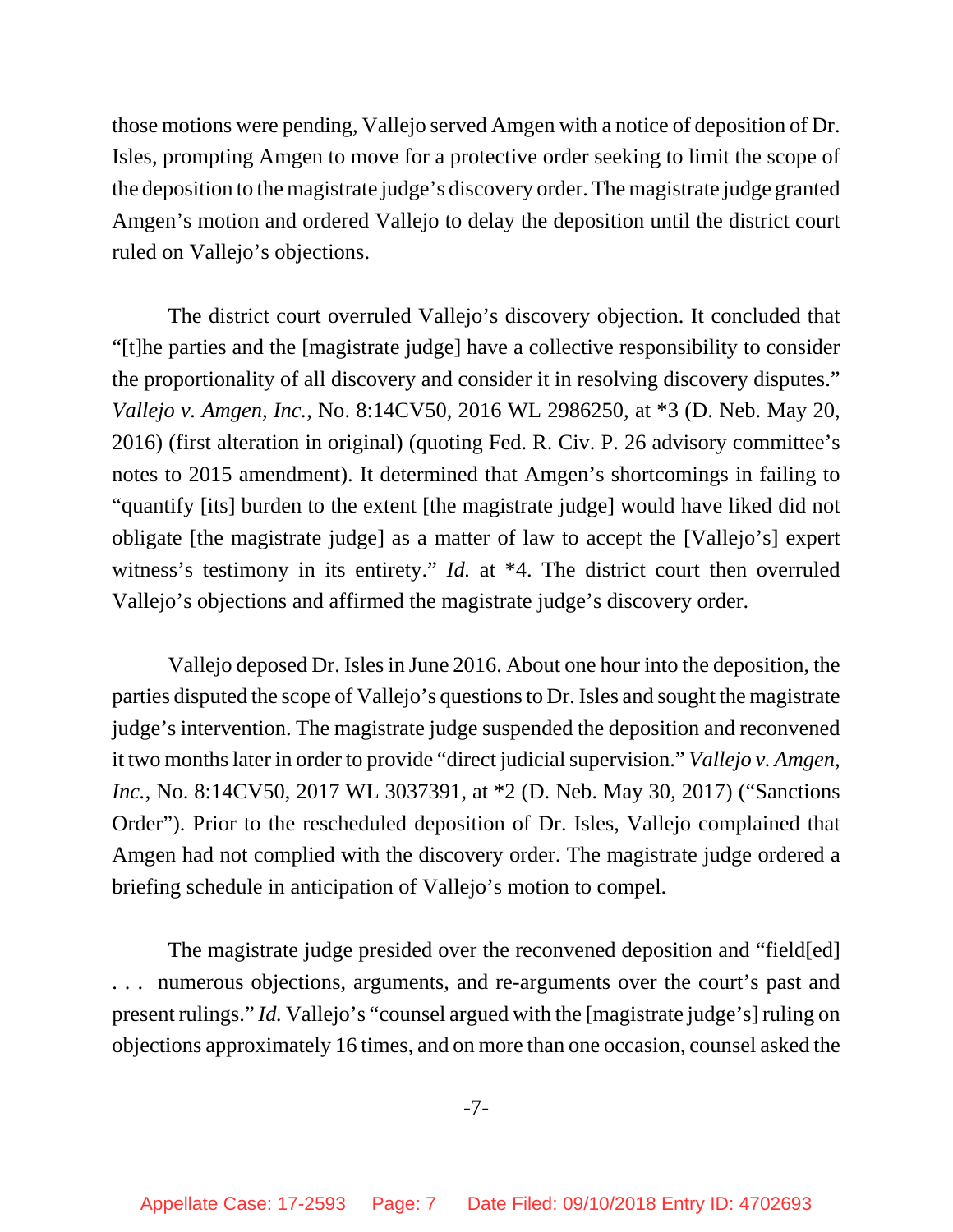witness questions which were explicitly beyond the scope of discovery as ordered by the court." *Id.* at \*5 (citations omitted). At the deposition, Vallejo informed the magistrate judge that she had a general causation expert.

The following day, the magistrate judge denied Vallejo's motion to compel, which requested leave to depose additional Amgen employees and to compel Amgen to produce additional documents. The magistrate judge noted the "highly confrontational" tenor of the case. *Vallejo v. Amgen, Inc.*, No. 8:14CV50, 2016 WL 4250285, at \*1 (D. Neb. Aug. 11, 2016). She denied Vallejo's motion because despite claiming she lacked the necessary information, Vallejo's

counsel was able to confront Dr. Isles with case reports, letters, and articles which he claims support a finding that Enbrel can cause MDS. In addition, [Vallejo's] counsel [was] able to, and has demonstrated his ability to independently search and obtain information from drug reporting databases in the public domain. Dr. Isles testified that Amgen posts all adverse events on FDA's site, which is then available to the public. Finally, [Vallejo's] counsel has full access to Steve Vallejo's medical records and history, and likely to his treating physicians.

*Id.* at \*2. The magistrate judge then ordered Vallejo to disclose all retained and nonretained experts on the issue of "whether ingesting Enbrel can cause MDS." *Id.* The magistrate judge denied Vallejo's request to depose more Amgen employees, but she stated that "[f]urther depositions may later be permitted upon a showing that [Vallejo] can present scientifically reliable evidence and opinions supporting the allegation that Enbrel can cause MDS." *Id.* Vallejo filed an objection to the magistrate judge's order denying her motion to compel discovery. The district court overruled Vallejo's objection.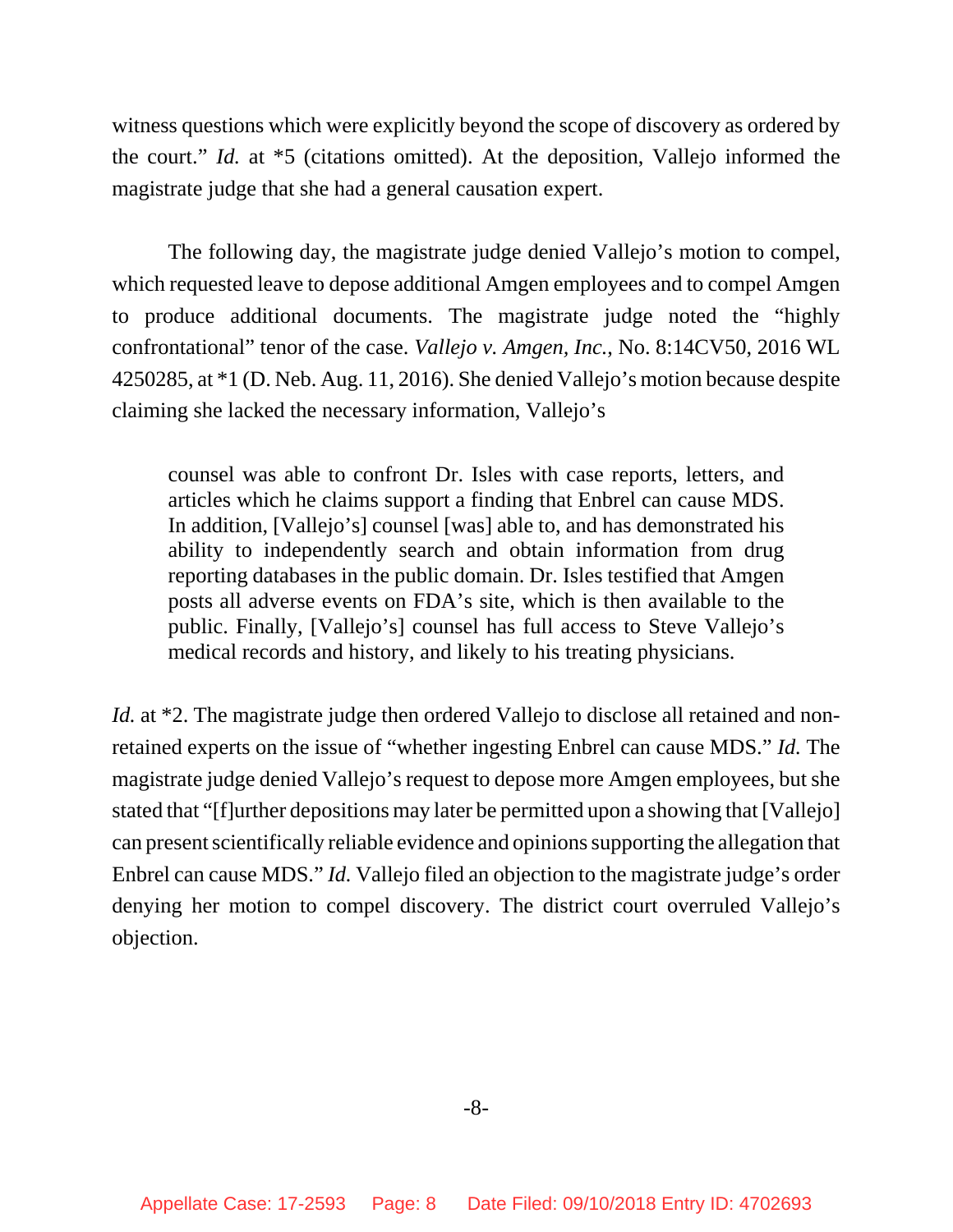# B. *Attorney Sanctions*

In its response to Vallejo's objection to the magistrate judge's order, Amgen requested sanctions against Vallejo's counsel. Vallejo then moved to strike Amgen's sanctions request. The district court denied the motion to strike. But, the district court ordered Amgen to file a separate motion for sanctions, to include requests for fees and supporting documentation.

In its sanctions motion, Amgen claimed Vallejo "made repeated attempts to circumvent the court's limitations on the first stage of discovery and abused the judicial process." Sanctions Order, 2017 WL 3037391, at \*2 (citations omitted). Amgen sought an award of \$141,257.21 for work performed responding to or filing: (1) the motion for clarification, (2) objections to the discovery order, (3) the motion for a protective order, (4) the motion to compel discovery, (5) objections to the denial of the motion to compel, (6) the motion to strike, (7) the request for sanctions, (8) expenses incurred for having to reschedule Dr. Isles's deposition, and (9) the motion for sanctions. The magistrate judge granted Amgen's motion for sanctions, citing the court's to sanction under Federal Rule of Civil Procedure 11, 28 U.S.C. § 1927, and the court's inherent power.

The magistrate judge found that Vallejo's counsel's sanctionable conduct included filing: (1) the motion for clarification, (2) the premature notice of deposition and refusing to withdraw the notice, (3) the motion to compel discovery, and (4) the motion to strike. The magistrate judge also awarded Amgen fees for part of Dr. Isles's travel and fees related to the motion for sanctions. The award totaled \$25,665. The district court, after a de novo review, overruled Vallejo's objections to the magistrate judge's sanctions order.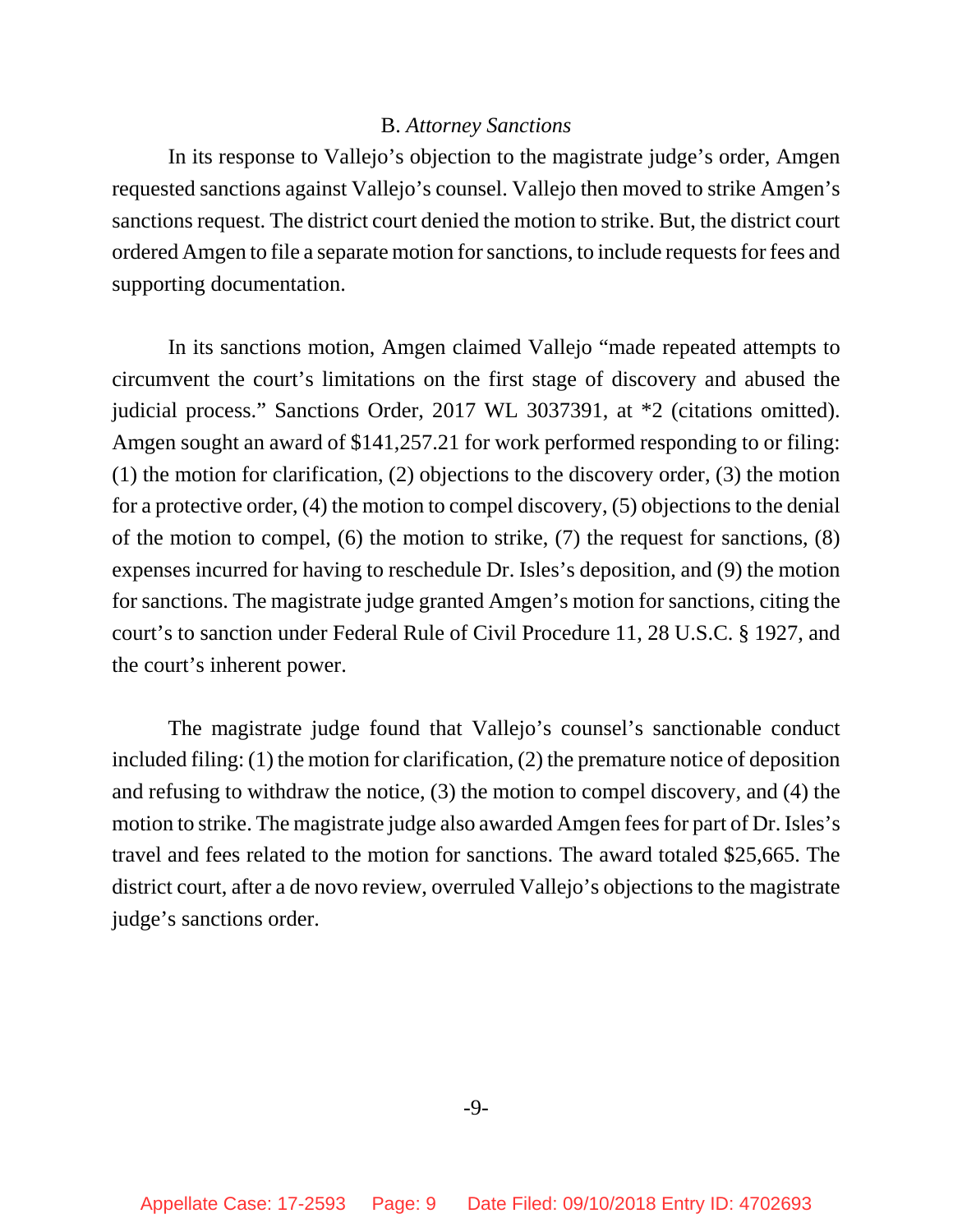### II. *Discussion*

On appeal,<sup>9</sup> Vallejo claims that the district court erred in limiting her discovery and by imposing sanctions. "We review a district court's discovery rulings for abuse of discretion." *Jackson v. Allstate Ins*. Co., 785 F.3d 1193, 1202 (8th Cir. 2015) (quoting *Harvey v. Schoen*, 245 F.3d 718, 720–21 (8th Cir. 2001)). Our review is "both narrow and deferential," and "[r]elief will be granted on the basis of erroneous discovery rulings only where the errors amount to a gross abuse of discretion resulting in fundamental unfairness." *Roberts v. Shawnee Mission Ford, Inc.*, 352 F.3d 358, 360 (8th Cir. 2003) (cleaned up). Likewise, we review for abuse of discretion the district court's order for sanctions. *Willhite v. Collins*, 459 F.3d 866, 869 (8th Cir. 2006) (citing *United States v. Gonzalez-Lopez*, 403 F.3d 558, 564 (8th Cir. 2005)). "We give substantial deference to the district court's determination as to whether sanctions are warranted because of its familiarity with the case and counsel involved." *Id.* (citing *Lee v. First Lenders Ins. Servs., Inc.*, 236 F.3d 443, 445 (8th Cir. 2001)).

## A. *Discovery Disputes*

Vallejo contends that the magistrate judge erred when she: (1) assessed the proportionality of Vallejo's discovery request without evidence of Amgen's alleged burden; (2) based her ruling on Amgen's factual misrepresentations; (3) denied Vallejo the opportunity to cross-examine Amgen's expert witness; and (4) denied Vallejo's requests for the same information the FDA considers when the agency determines medical causation. Vallejo asserts that the discovery ruling caused significant prejudice to her case.

Unless otherwise limited by court order, . . . [p]arties may obtain discovery regarding any nonprivileged matter that is relevant to any party's claim or defense and proportional to the needs of the case, considering the importance of the issues at stake in the action, the

 $9$ We deny Vallejo's motion to amend her reply brief, filed 12 days after the due date of the original reply brief, which had already received a 21-day extension.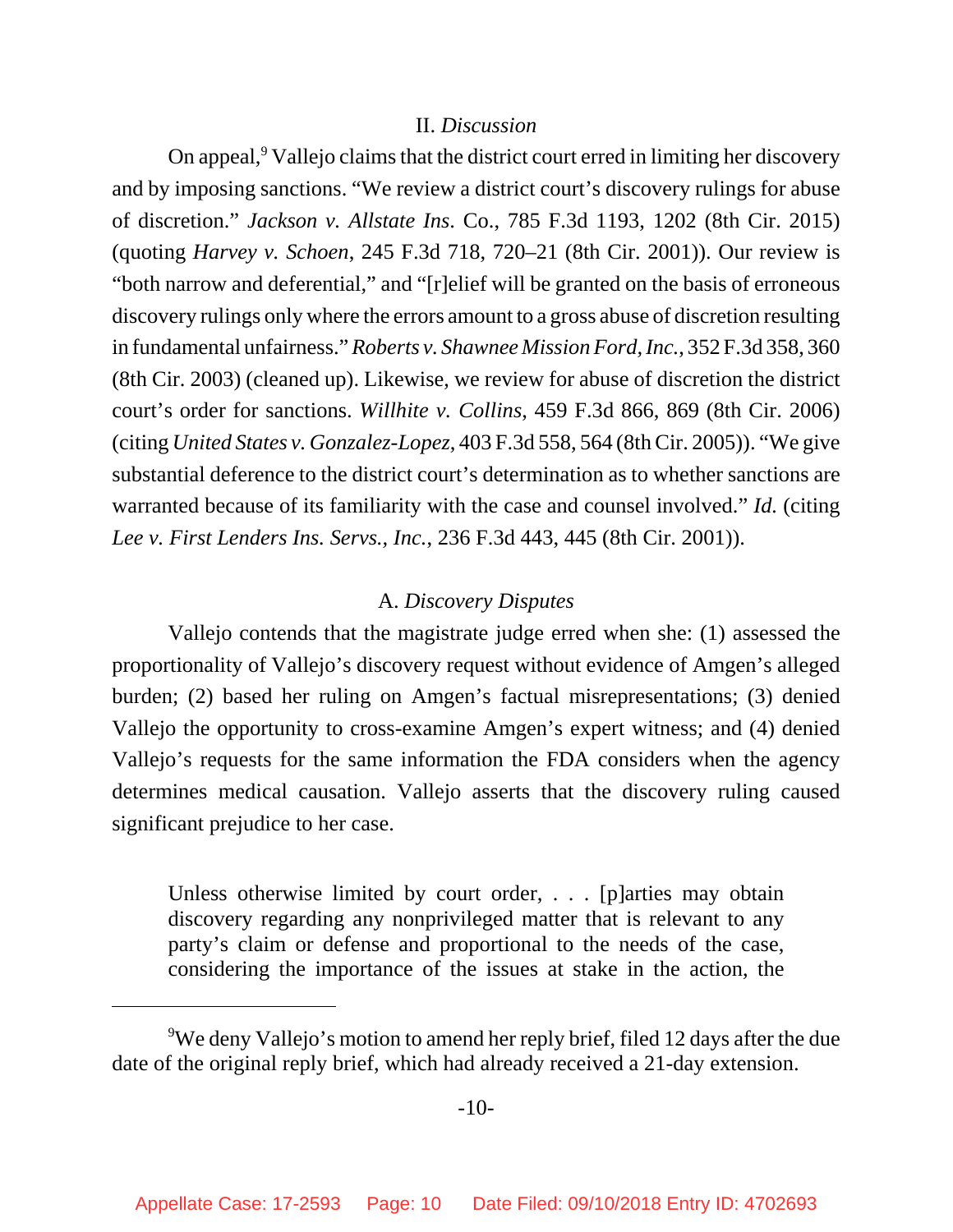amount in controversy, the parties' relative access to relevant information, the parties' resources, the importance of the discovery in resolving the issues, and whether the burden or expense of the proposed discovery outweighs its likely benefit.

Fed. R. Civ. P. 26(b)(1). "The parties and the court have a collective responsibility to consider the proportionality of all discovery and consider it in resolving discovery disputes." *Id.*, advisory committee's notes to 2015 amendment. Just as prior to the 2015 amendment to Rule 26,

a court can—and must—limit proposed discovery that it determines is not proportional to the needs of the case, considering the importance of the issues at stake in the action, the amount in controversy, the parties' relative access to relevant information, the parties' resources, the importance of the discovery in resolving the issues, and whether the burden or expense of the proposed discovery outweighs its likely benefit—and the court must do so even in the absence of a motion.

*Carr v. State Farm Mut. Auto. Ins., Co.*, 312 F.R.D. 459, 468 (N.D. Tex. 2015); *see also id.* at 466 ("[T]he existing allocation of burdens to show undue burden or lack of proportionality have not fundamentally changed."); Fed. R. Civ. P. 26 advisory committee's notes to 2015 amendment ("The considerations that bear on proportionality are moved from present Rule 26(b)(2)(C)(iii), slightly rearranged and with one addition."). "A party claiming requests are unduly burdensome cannot make conclusory allegations, but must provide some evidence regarding the time or expense required." *Doe v. Nebraska*, 788 F. Supp. 2d 975, 981 (D. Neb. 2011) (citation omitted). Rule 26 requires "a particular and specific demonstration of fact, as distinguished from stereotyped and conclusory statements." *Gen. Dynamics Corp. v. Selb Mfg. Co.*, 481 F.2d 1204, 1212 (8th Cir. 1973) (citation omitted).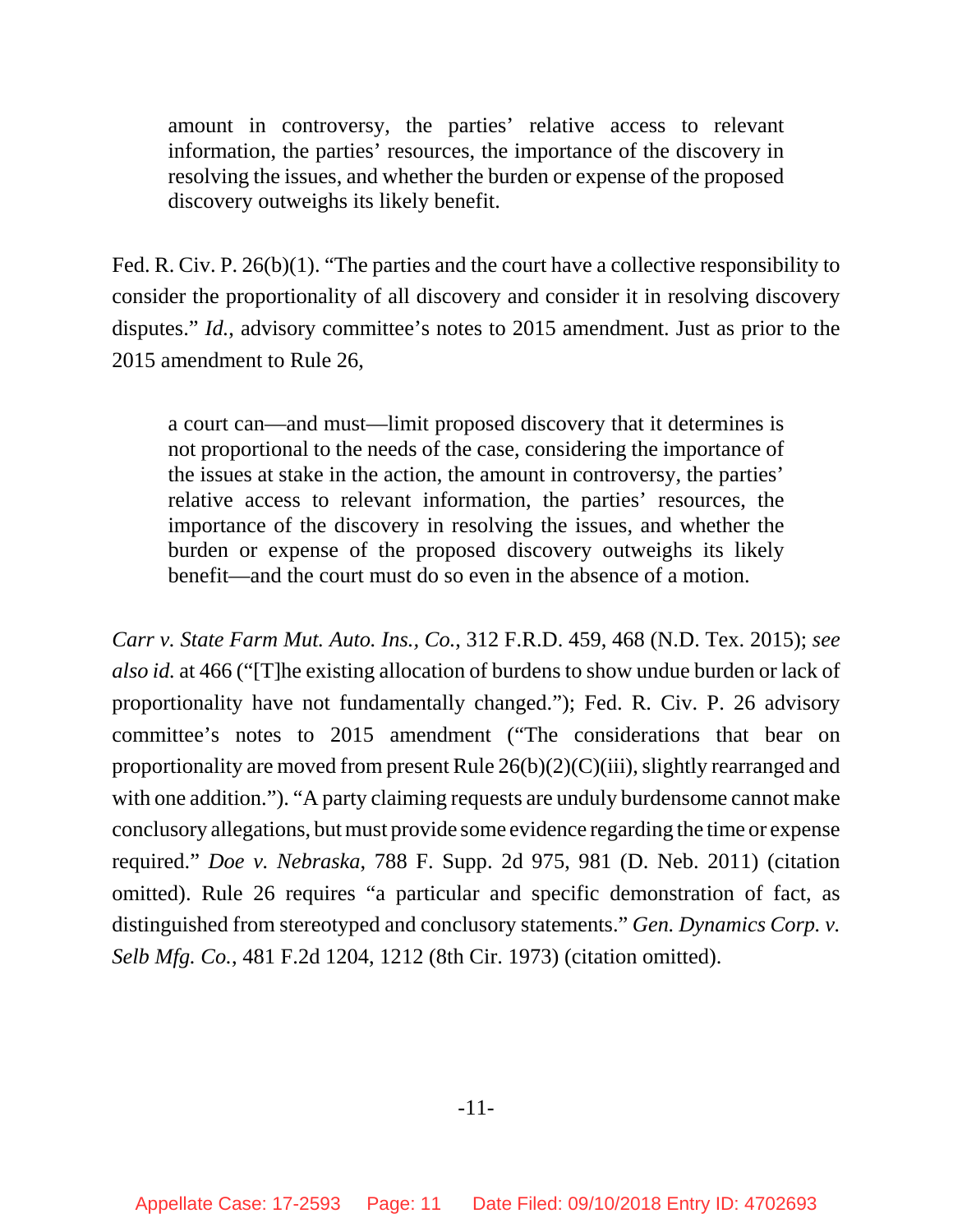### 1. *Evidence of Proportionality*

Vallejo contends that the district court lacked a basis for weighing proportionality because Amgen failed to provide affidavits showing Vallejo's discovery requests were unduly burdensome. She argues that "particular and specific demonstration of fact" "mean[s] 'affidavits which explain[] why the requested information cannot be reasonably obtained.'" Appellant's Br. at 11 (second alteration in original) (quoting *Wal-Mart Stores, Inc. v. Vidalakis*, No. 5:07-MC-00039-RTD, 2007 WL 4591569, at \*5 (W.D. Ark. Dec. 28, 2007)). Vallejo interprets *Vidalakis* to mean that affidavits or some form of sworn declarations or statements are the only acceptable form of evidentiary submission to the court.

Vallejo is mistaken. The party in *Vidalakis* failed to establish undue burden because "[t]he only thing[s] [it submitted to] the court [were] the conclusory statements . . . that the requested information is onerous." *Vidalakis*, 2007 WL 4591569, at \*5. The *Vidalakis* court simply restated the well-settled rule that courts require the party seeking to limit discovery to "establish grounds for not providing the discovery that are specific and factual; the party cannot meet its burden by making conclusory allegations as to undue burden." *Hill v. Auto Owners Ins. Co.*, No. 5:14-CV-05037-KES, 2015 WL 1280016, at \*7 (D.S.D. Mar. 20, 2015) (citing *Burns v. Imagine Films Entm't Inc.*, 164 F.R.D. 589, 593 (W.D.N.Y. 1996)).

Amgen concedes that it did not provide supporting affidavits to support its objections to Vallejo's Rule 26 requests, but it argues that it did not have to submit affidavits. Amgen argues that under Federal Rule of Civil Procedure 11(b)(3), by signing a brief, a party's counsel certifies to the court that "the factual contentions have evidentiary support." And, Amgen contends that it provided sufficiently detailed explanations to Vallejo's unduly burdensome discovery requests through its briefing to the court. As support, Amgen cites to persuasive authority where "[a] district court has ... accepted [Amgen's] counsel's representations—in another suit brought by Vallejo's counsel regarding Enbrel—as an adequate demonstration of the burdens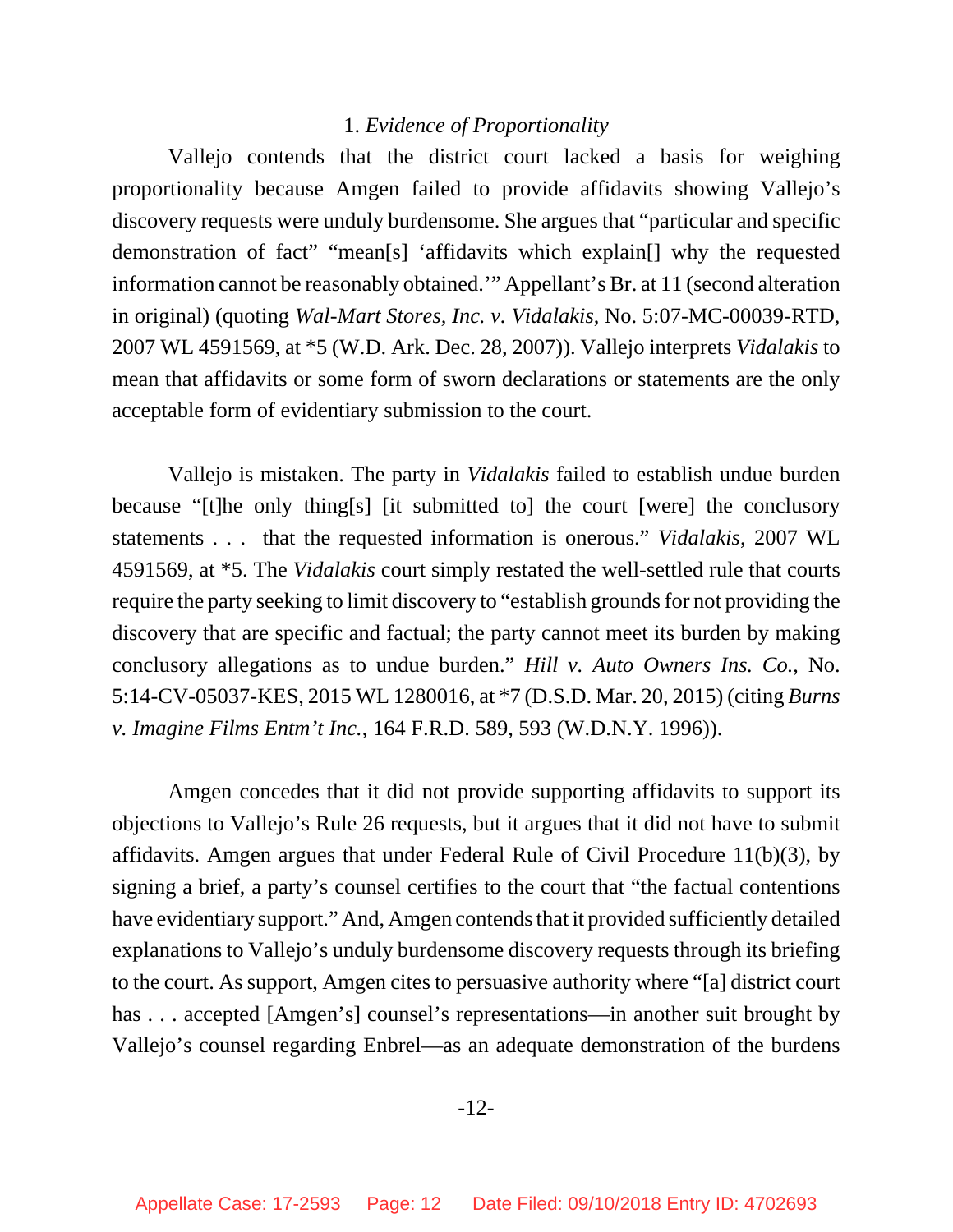associated with Vallejo's counsel's discovery requests." Appellees' Br. at 31 (citing *Small v. Amgen, Inc.*, No. 2:12-cv-476-FtM-29MRM, 2016 WL 7228863, at \*6, \*7 n.7, \*9–10, \*15 (M.D. Fla. Sept. 28, 2016)).

We reject Amgen's proposition that, as a general rule, attorney assertions in briefs to the court can adequately substitute for affidavits and other forms of evidence. By signing a brief, an attorney certifies that the factual assertions contained within the brief have evidentiary support. But certification that the facts have evidentiary support may not be helpful in the context of Rule 26(b)(1), where a party's burden must be quantified. Amgen insists that "[g]iven the nature and scope of the information requested, in addition to the multiple Defendants from whom discovery was sought, consolidated representations from Defendants' counsel properly conveyed the burdens posed by Vallejo's discovery requests." *Id.* at 32. But, the district court disagreed. The magistrate judge and the district court found that "the attorneys in this case put the onerous responsibility on the court to balance proportionality while failing to provide substantial and reasonable guidance on this key point: In its current state the court is being forced to 'wade through generalized and conflated arguments of need, burden, and relevance.'" Disc. Order at 5 (citation omitted). Thus, despite Amgen's assertion that it provided adequate information through its briefing, the district court disagreed, finding the information not "objectively quantified." *Id.* at 6.

We find no abuse of discretion in the district court's conclusion that Vallejo's discovery requests were "overbroad and unreasonable" despite the lack of affidavits or other sworn statements. Disc. Order at 12. Contrary to Vallejo's contention that the district court had no basis to weigh proportionality, the district court, "based on common sense and the search conducted by [Vallejo's] counsel during the [discovery] hearing," *id.*, had sufficient information to make an informed decision. *See Onwuka v. Fed. Express Corp.*, 178 F.R.D. 508, 516 (D. Minn. 1997) ("The[] [Rule 26] factors are not talismanic. Rather, they are to be applied in a common sense, and practical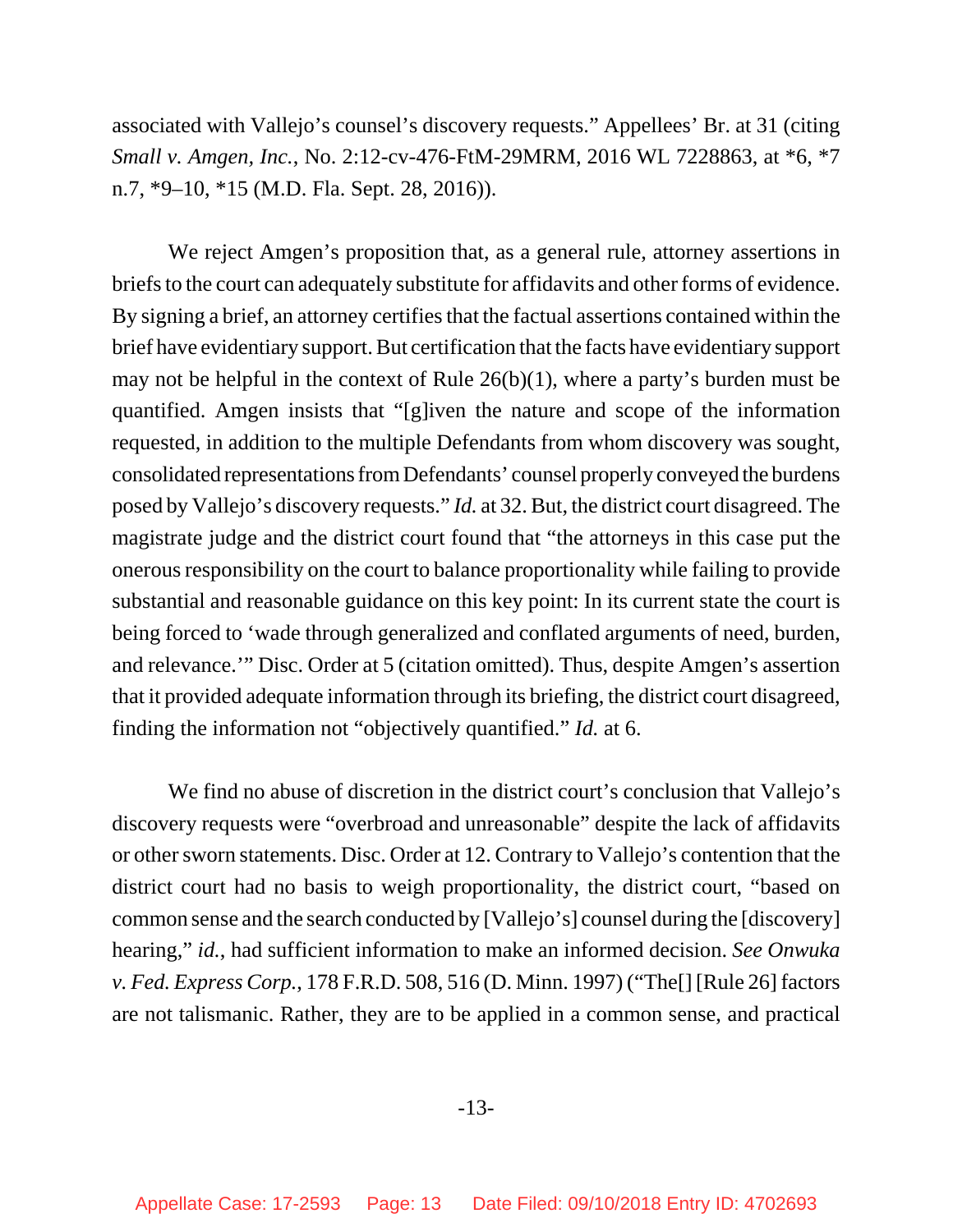manner." (citation omitted)); *In re Convergent Techs. Sec. Litig.*, 108 F.R.D. 328, 331 (N.D. Cal. 1985).

### 2. *Attorney Misrepresentations to the Court*

Vallejo claims that Amgen, in arguing lack of proportionality, misrepresented facts to the district court. For example, Vallejo claims that Amgen said Dr. Isles was "the only Amgen employee who can provide relevant information about Enbrel's safety" when in truth at least eight other Amgen employees possessed "relevant information about Enbrel's safety." Appellant's Br. at 19. Amgen disputes that it ever claimed Dr. Isles was the sole possessor of knowledge about Enbrel's safety. Indeed, the record does not support Vallejo's claim. At the discovery hearing, Amgen stated that Dr. Isles "would be the one to . . . talk to the causation point. That said, this is very early, and as our investigation continues, if there are additional people, we'll certainly supplement. But at this point in time, she's the only company witness who would speak to the safety of Enbrel." Tr. of Disc. H'rg at 25, *Vallejo v. Amgen*, No. 8:14-cv-00050-JMG-CRZ (D. Neb. Dec. 9, 2015), ECF. No. 79. The magistrate judge, too, interpreted Amgen's statement to mean that Vallejo should first depose Dr. Isles, because she was the Amgen global safety officer for Enbrel. However, the magistrate judge indicated that Amgen "may need to locate witnesses who can answer the plaintiff's relevant inquiries" in the event Dr. Isles cannot. Disc. Order at 12 (citation omitted). We find no misrepresentation by Amgen.

Vallejo also alleges that Amgen falsely represented to the court that it does not routinely track the studies involving other TNF blockers. According to Vallejo, Amgen participated in at least one study looking at TNF blockers, including Enbrel. Amgen does not dispute that it conducted the study, but asserts—and we agree—that conducting *one* study does not equate to *routinely* tracking other TNF blockers. In another instance, Vallejo says Amgen misrepresented when it asserted that "[m]any studies done on Enbrel are not designed to examine safety but instead look at other issues like medication utilization." Appellant's Br. at 18 (citation omitted). She cites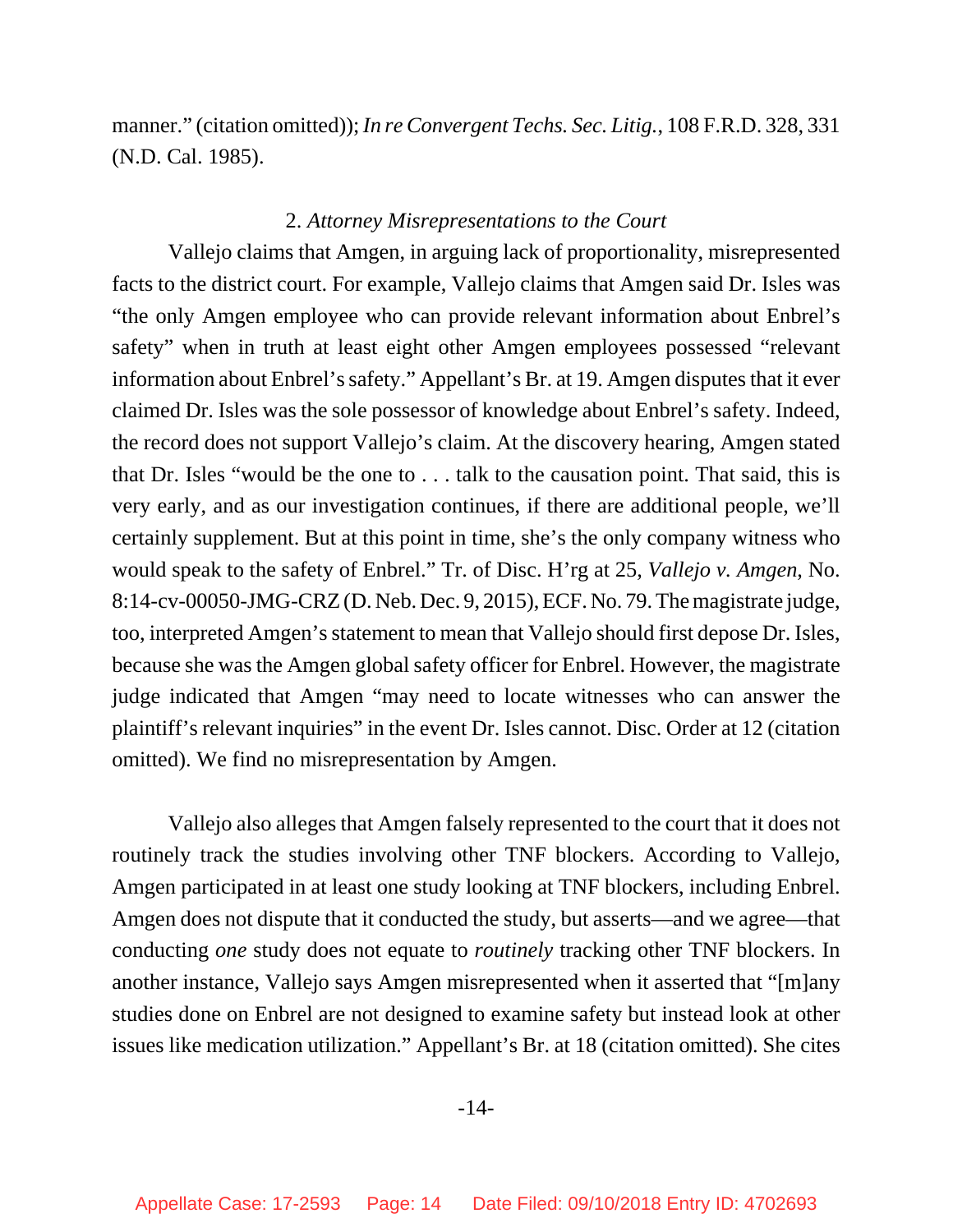to an Amgen-sponsored study examining "whether Enbrel (and other TNF inhibitors) increase the risk of serious infection following a prior incident of serious infection." *Id.* (citation omitted). The record contains no statement by Amgen stating *no* study ever studied safety effects. Rather, Amgen stated that *many* studies do not.

A discussion of every accusation of misrepresentation that Vallejo raised against Amgen is unnecessary. Having thoroughly reviewed the record, we are satisfied that the district court did not rely on misrepresented facts by Amgen in issuing its discovery orders.

# 3. *Opportunity to Cross-Examine Amgen's Expert Witness*

Vallejo says the district court erroneously denied her the opportunity to crossexamine Dr. Peter Greenberg, Amgen's expert witness, at the discovery hearing. She alleges that the "error [was] particularly egregious considering Dr. Greenberg's scientific opinions were the singular foundation of [Amgen's] objections to Vallejo's discovery requests." Appellant's Br. at 22.

Vallejo's argument is without merit. Even if the court should have afforded Vallejo an opportunity to cross-examine Amgen's expert, any error was harmless. *See Hofer v. Mack Trucks, Inc.*, 981 F.2d 377, 381–82 (8th Cir. 1992) ("If a party can demonstrate a gross abuse of discretion by the trial court (bearing in mind that in the discovery arena the trial judge's discretion is particularly broad), then the complaining party must also demonstrate prejudice." (citations omitted)).

Amgen relied on Dr. Greenberg's opinion that an inquiry into whether Enbrel causes MDS "does not require an investigation into every symptom that could be associated with MDS as such an inquiry would not be probative of the causation question." Def. Mem. Regarding the Burden Associated with Pl.'s Disc. Reqs. at 6, *Vallejo v. Amgen*, No. 8:14-cv-00050-JMG-CRZ (D. Neb. Jan. 19, 2016), ECF. No. 80. Amgen also relied on Dr. Greenberg's opinion that the Enbrel BLA contains "the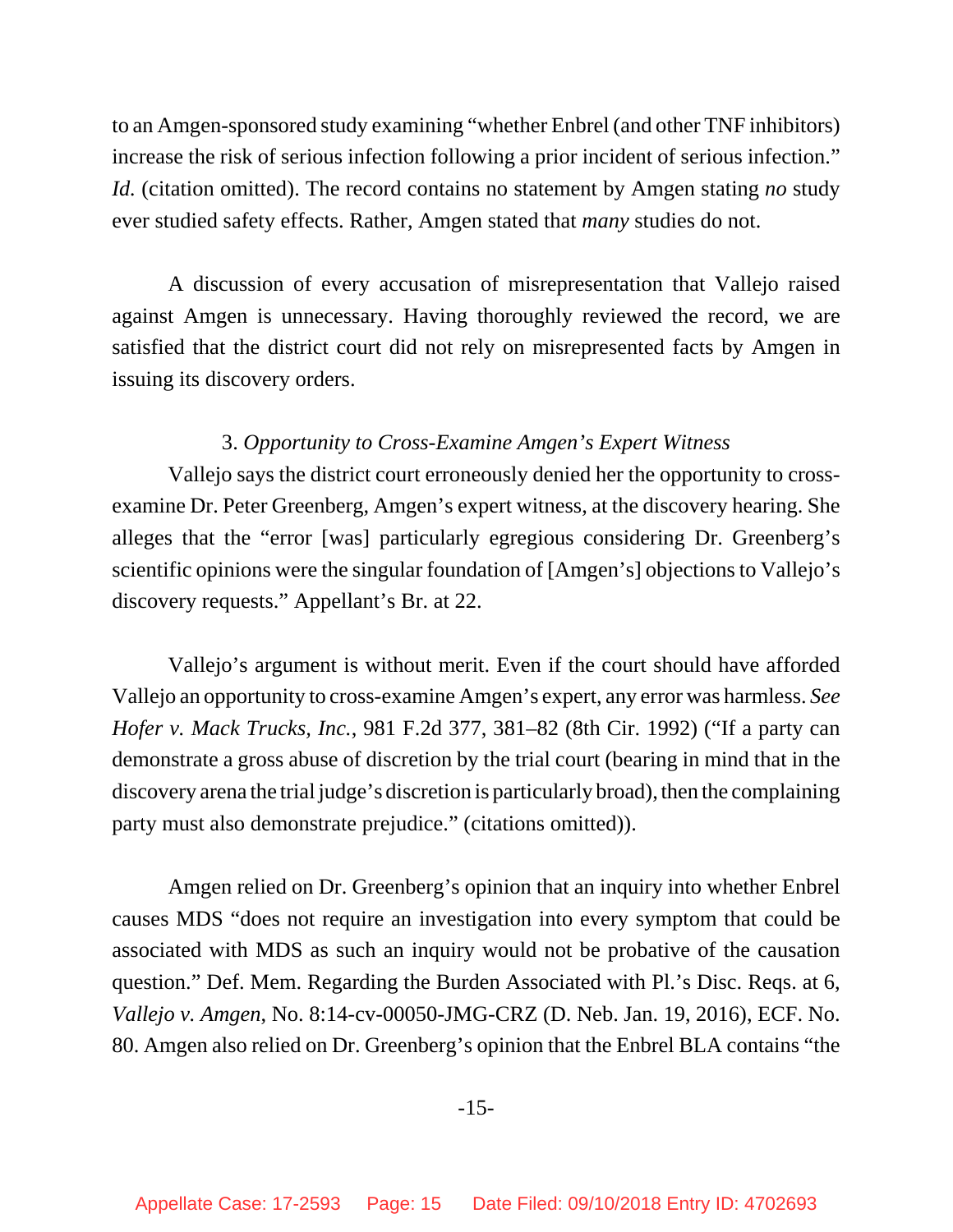relevant studies, if any, to determine whether Enbrel causes MDS." *Id.* at 10–11. Dr. Greenberg also opined that "the [Enbrel] BLA would include any information about pre-approval toxicology studies or in vitro studies, which are the studies that . . . may be relevant to the causation question." *Id.* at 17. Amgen provided the BLA to Vallejo, and the district court did not rely on Dr. Greenberg's opinion to reach its discovery decision. *See* Disc. Order at 12 ("[B]ased on common sense and the search conducted by [Vallejo's] counsel during the hearing, the court finds the burden of [Vallejo's] discovery demands is unreasonable."). Thus, even if the district court erred in failing to provide Vallejo an opportunity to cross-examine Dr. Greenberg, the error was harmless. *See Hofer*, 981 F.2d at 382.

# 4. *Same Information on Causation as the FDA Utilizes*

Next, Vallejo contends the district court should have ordered Amgen to provide her with the same information the FDA considers when it determines medical causation. In denying her request, Vallejo says the district court "ignored the relevancy of the pharmacovigilance materials with which the FDA determines general causation." Appellant's Br. at 28. Vallejo refers to the FDA's Guidance for Industry: Good Pharmacovigilance Practices and Pharmacoepidemiologic Assessment. In the section "Interpreting Safety Signals: From Signal to Potential Safety Risk," the agency *recommends* that pharmaceutical companies submit to the agency "a synthesis of all available safety information and analyses performed, ranging from preclinical findings to current observations." J.A. at 821. The FDA then enumerated a list of materials to include in the submission when evaluating whether "a safety signal . . . may represent a potential safety risk." *Id.* But, throughout the entire document, the FDA placed as a header a description that the manual "*Contains Nonbinding Recommendations*." *Id.* at 804–24 (bold omitted).

Vallejo's argument fails. First, MDS has never been identified as a safety signal in connection with Enbrel. Second, notwithstanding that the FDA does not require the information Vallejo suggested it does, the agency "evaluates pharmaceutical drugs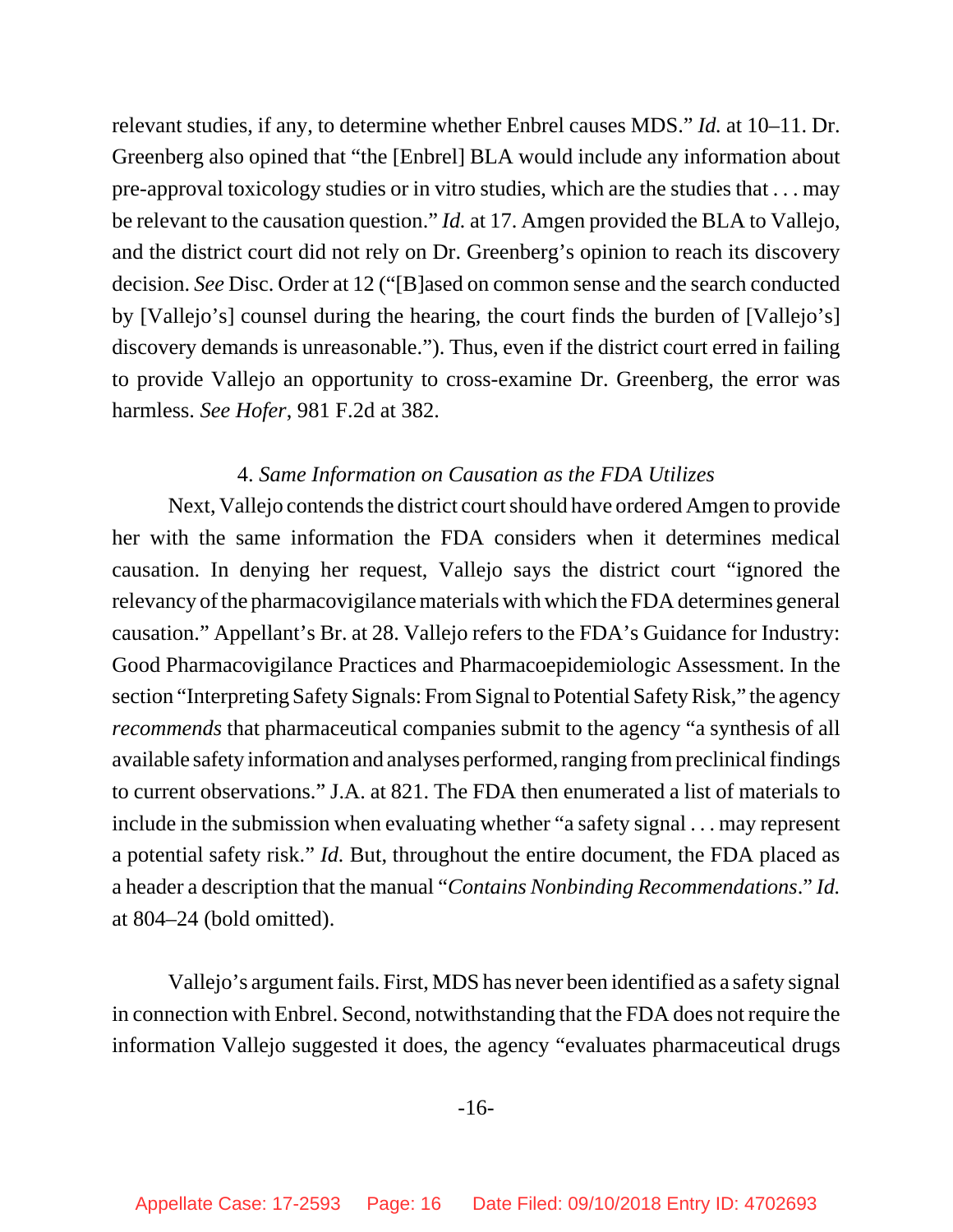using a different standard than the causation standard" courts apply. *Glastetter v. Novartis Pharm. Corp.*, 252 F.3d 986, 991 (8th Cir. 2001) (per curiam). For instance, "[t]he FDA will remove drugs from the marketplace upon a lesser showing of harm to the public than the preponderance-of-the-evidence or more-likely-than-not standards used to assess tort liability." *Id.* Third, Vallejo's contention that the district court ignored the relevancy of the pharmacovigilance materials used by the FDA is not supported by the agency's own statements—the FDA requests are optional and nonbinding. In other words, the requested materials may be helpful to assess safety but are not deemed essential.

The district court was under no obligation to order Amgen to provide Vallejo with materials the FDA requests—but does not require—from pharmaceutical companies when the agency evaluates safety risks. We find no abuse of discretion.

### 5. *Prejudice*

Lastly, Vallejo asserts that the district court's order limiting the scope of her discovery prejudiced her case. She argues that the discovery ruling directly and adversely impacted her case, leading to the court's grant of summary judgment to Amgen. We will not reverse the district court's discovery ruling "absent a 'gross abuse of discretion resulting in fundamental unfairness.'" *McGowan v. Gen. Dynamics Corp.*, 794 F.2d 361, 363 (8th Cir. 1986) (quoting *Voegeli v. Lewis*, 568 F.2d 89, 96 (8th Cir. 1977)).

Vallejo asserts that the magistrate judge misunderstood her counsel's statement at Dr. Isles's deposition. At the deposition, the magistrate judge asked Vallejo if she had a general causation expert. Vallejo's counsel replied, "I have an expert that is part of it and I'm going to have other experts." Appellant's Br. at 29 (citation omitted). Vallejo says the magistrate judge should not have interpreted the answer to mean that Vallejo "had an expert who was ready to testify as to general causation." *Id.* Vallejo claims that within the discovery she received, a Pfizer employee filed a Medwatch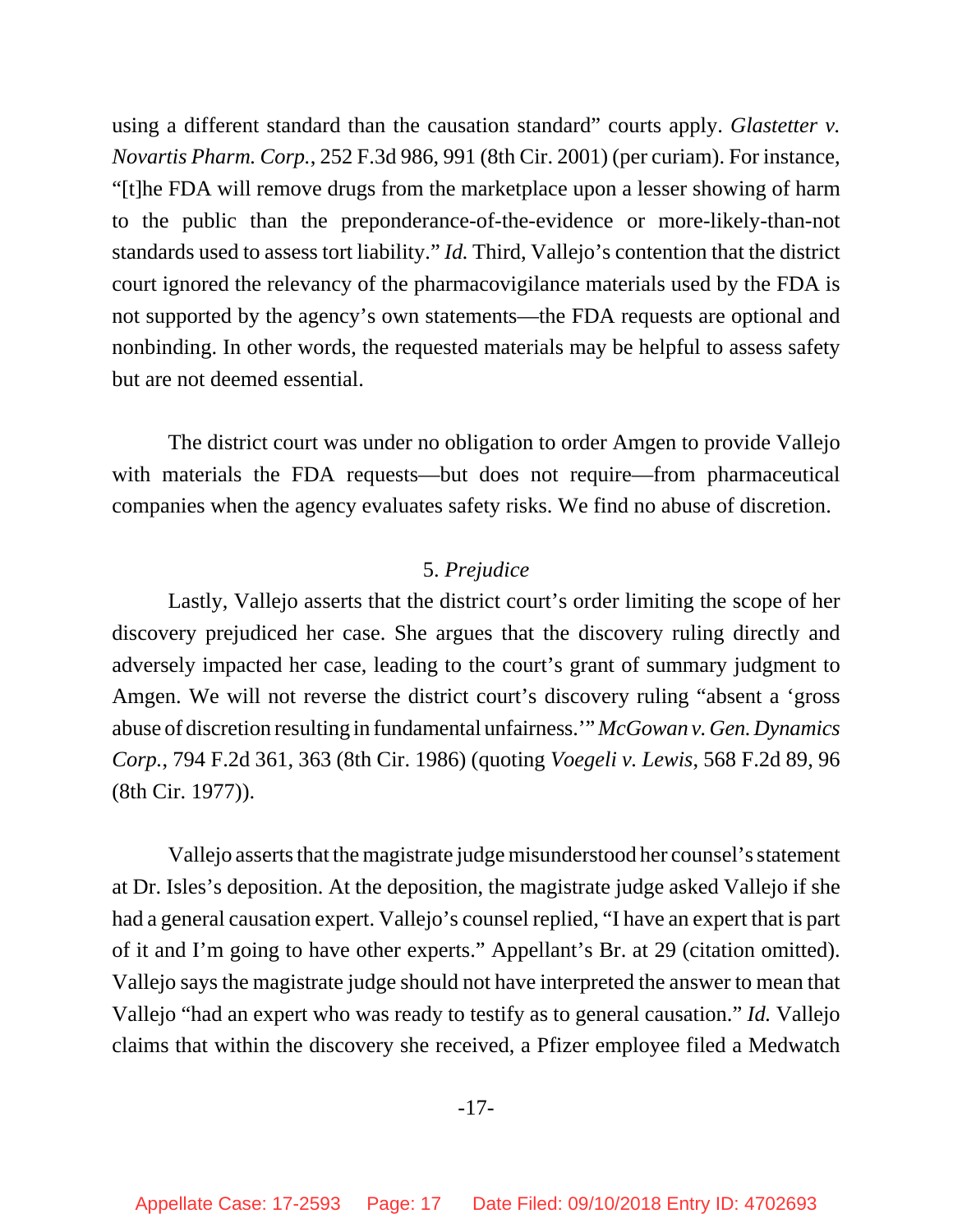report, stating, "Based on the information provided; drug profile, temporal association and positive dechallenge result, the events myelodysplastic syndrome and pancytopenia are considered related to the use of [Enbrel]." *Id.* at 29–30 (citation omitted). Vallejo says the employee's statement amounted to an admission of general causation and that the magistrate judge's denial of further depositions severely prejudiced her case. We disagree.

First, Vallejo indicated to the magistrate judge that she had a general causation expert. When the magistrate judge ordered Vallejo to disclose all retained and nonretained experts expected to testify at trial on the issue of general causation, Vallejo listed one expert, a "John Doe (Pfizer Employee)." Thus, although Vallejo informed the magistrate judge that she had an expert on causation, in actuality she did not. But even had the magistrate judge and the district court misunderstood Vallejo's counsel on whether she had an expert ready to testify on causation, Vallejo nevertheless failed to "specify the way in which the . . . discovery denials resulted in fundamental unfairness." *Moses.com Sec., Inc. v. Comprehensive Software Sys.*, 406 F.3d 1052, 1060 (8th Cir. 2005). Although "[n]o longer can the time-honored cry of 'fishing expedition' serve to preclude a party from inquiring into the facts underlying his opponent's case," *Edgar v. Finley*, 312 F.2d 533, 535 (8th Cir. 1963), "[t]he discovery rules are designed to assist a party to prove a claim it reasonably believes to be viable *without discovery*, not to find out if it has any basis for a claim."*Micro Motion, Inc. v. Kane Steel Co.*, 894 F.2d 1318, 1327 (Fed. Cir. 1990) (citations omitted). Here, Vallejo relied on an unidentified Pfizer employee's Medwatch report to say that Amgen had an admission on the issue of causation. She is wrong. Neither Amgen nor any of its employees admitted to causation. At best, the Medwatch report noted one incident of a temporal association between taking Enbrel and MDS. The law is clear "that association is not scientifically valid proof of causation." *Glastetter*, 252 F.3d at 990.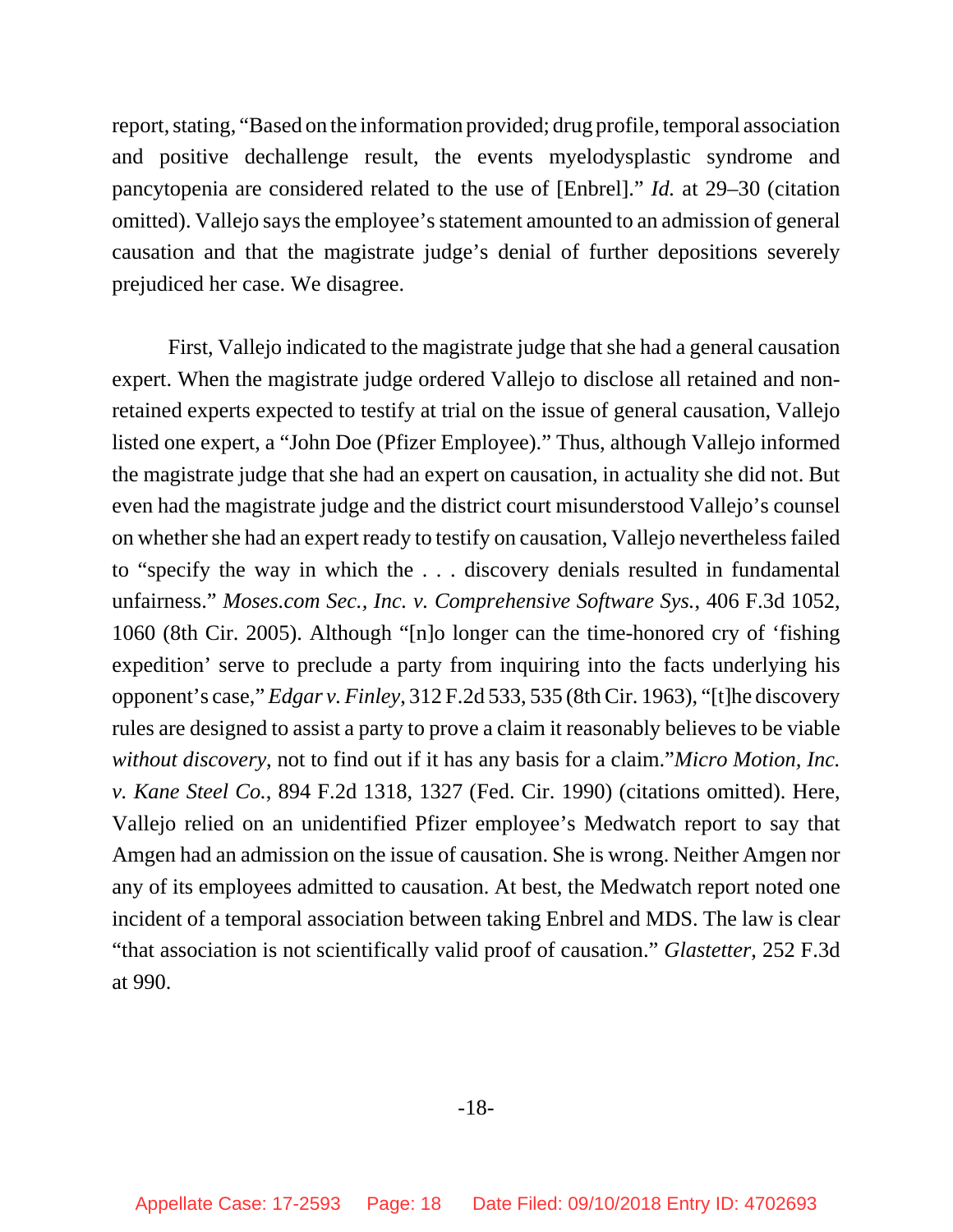The district court ultimately granted summary judgment to Amgen because "[t]here is no dispute that Vallejo's allegations involve complex scientific matters, and yet inexplicably—throughout the 3-year life span of this litigation—she has failed to retain an expert." *Vallejo v. Amgen, Inc.*, 274 F. Supp. 3d 922, 927 (D. Neb. 2017). Allowing Vallejo to depose the unidentified Pfizer employee would not have supplied its missing general causation expert witness.

The district court properly exercised its broad discretion in rendering its discovery rulings.

# B. *Sanctions*

Vallejo contends that the district court erred in imposing sanctions under Federal Rule of Civil Procedure 11, under 28 U.S.C. § 1927, and under its inherent power. "Part of the purpose of the sanctioning power . . . is to control litigation and to preserve the integrity of the judicial process." *Nick v. Morgan's Foods, Inc.*, 270 F.3d 590, 594 (8th Cir. 2001) (citing *Martin v. DaimlerChrysler Corp.*, 251 F.3d 691, 695 (8th Cir. 2001)). "A district court . . . abuse[s] its discretion if it based its ruling on an erroneous view of the law or on a clearly erroneous assessment of the evidence." *Adams v. USAA Cas. Ins. Co.*, 863 F.3d 1069, 1076 (8th Cir. 2017) (quoting *Plaintiffs' Baycol Steering Comm. v. Bayer Corp.*, 419 F.3d 794, 802 (8th Cir. 2005)).

#### 1. *Rule 11*

"[T]he primary purpose of Rule 11 sanctions is to deter attorney and litigant misconduct, not to compensate the opposing party for all of its costs in defending." *Kirk Capital Corp. v. Bailey*, 16 F.3d 1485, 1490 (8th Cir. 1994) (citation omitted). In the context of Rule 11, "appellate courts have forcefully suggested that trial courts consider which sanction 'constitutes the least severe sanction that will adequately deter the undesirable conduct.'" *Id.* (quoting *Pope v. Fed. Express*, 974 F.2d 982, 984 (8th Cir. 1992)). The rule operates in part on the assumption

### -19-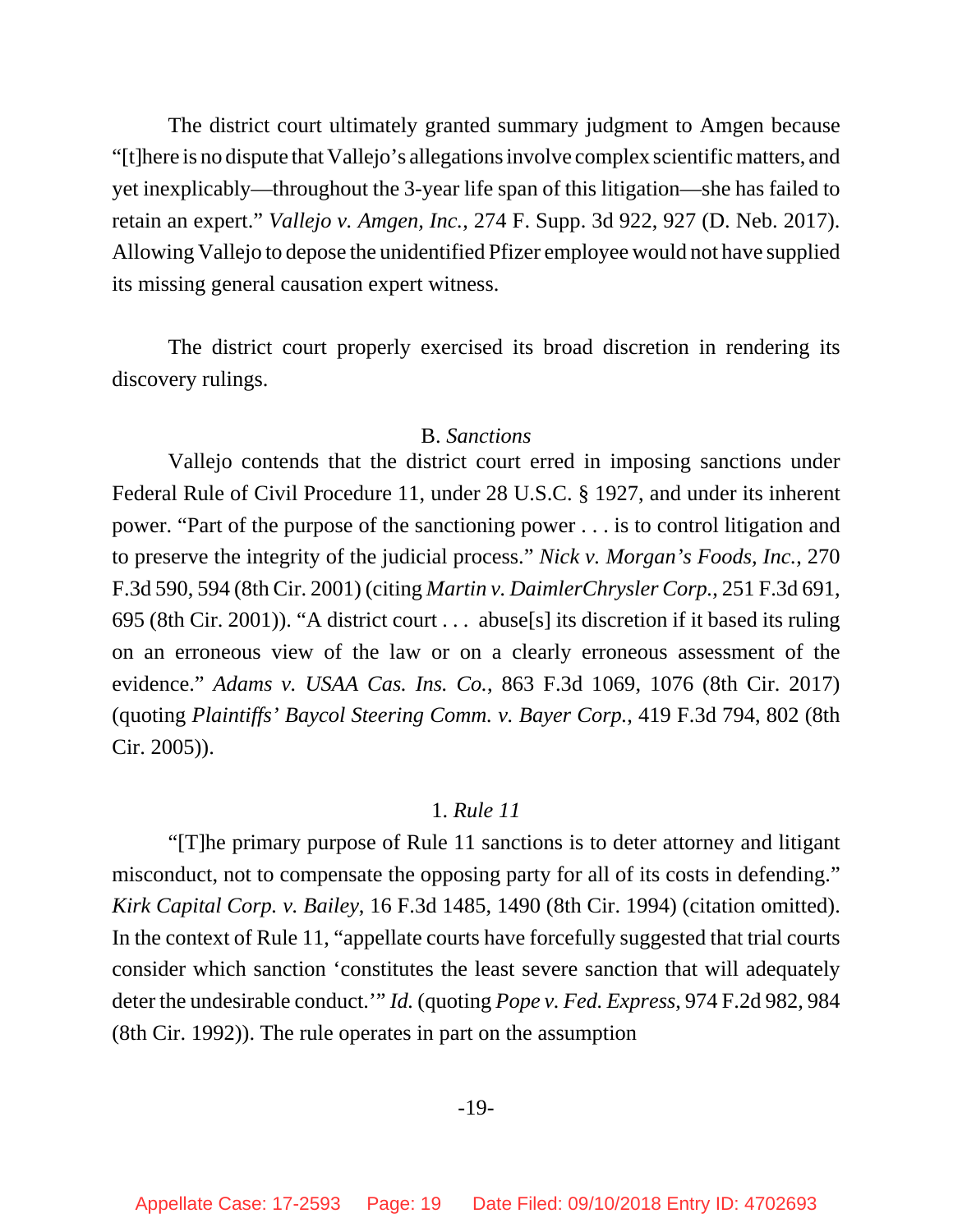that an attorney [will] conduct a reasonable inquiry of the factual and legal basis for a claim before filing. To constitute a reasonable inquiry, the prefiling investigation must uncover a factual basis for the plaintiff's allegations, as well as a legal basis. Whether the attorney's inquiry is reasonable may depend on factors such as whether counsel had to rely on a client for factual information, or whether the attorney depended on forwarding counsel or another member of the bar. The District Court must determine whether a reasonable and competent attorney would believe in the merit of an argument.

*Coonts v. Potts*, 316 F.3d 745, 753 (8th Cir. 2003) (cleaned up). "The [district] court has broad discretion in the choice of sanctions." *Id.* (citing *Cooter & Gell v. Hartmarx Corp.*, 496 U.S. 384, 400 (1990)).

Vallejo denies her counsel "abused the judicial process in any manner." Appellant's Br. at 35. Rather, she insists that her counsel made good faith attempts to obtain information in the uphill battle against a "restrictive . . . discovery [process that] has frustrated all reasonable pursuits of discovery." *Id.* We disagree with Vallejo's characterization. Vallejo's counsel filed successive motions to relitigate issues previously denied by the court. Even *after* the district court overruled counsel's objection to the magistrate judge's discovery order, Vallejo filed a motion to compel discovery.

Vallejo argues she had cause to file the motion for clarification. Vallejo asserts that the discovery order was unclear on whether Vallejo was limited to a single deposition of Dr. Isles despite her allowance of ten under Federal Rule of Civil Procedure 30, or whether she was permitted to depose other individuals after seeking leave from the court. Vallejo offers as further justification for her motion the order's "clear[] contemplat[ion] that Dr. I[s]les would identify additional witnesses who would be deposed." *Id.* at 37. As to the motion to compel, Vallejo decries as "utterly false and offensive" the magistrate judge's characterization of the motion as an attempt to reconsider already litigated issues. *Id.* at 41. Instead, she avers that "[a]ll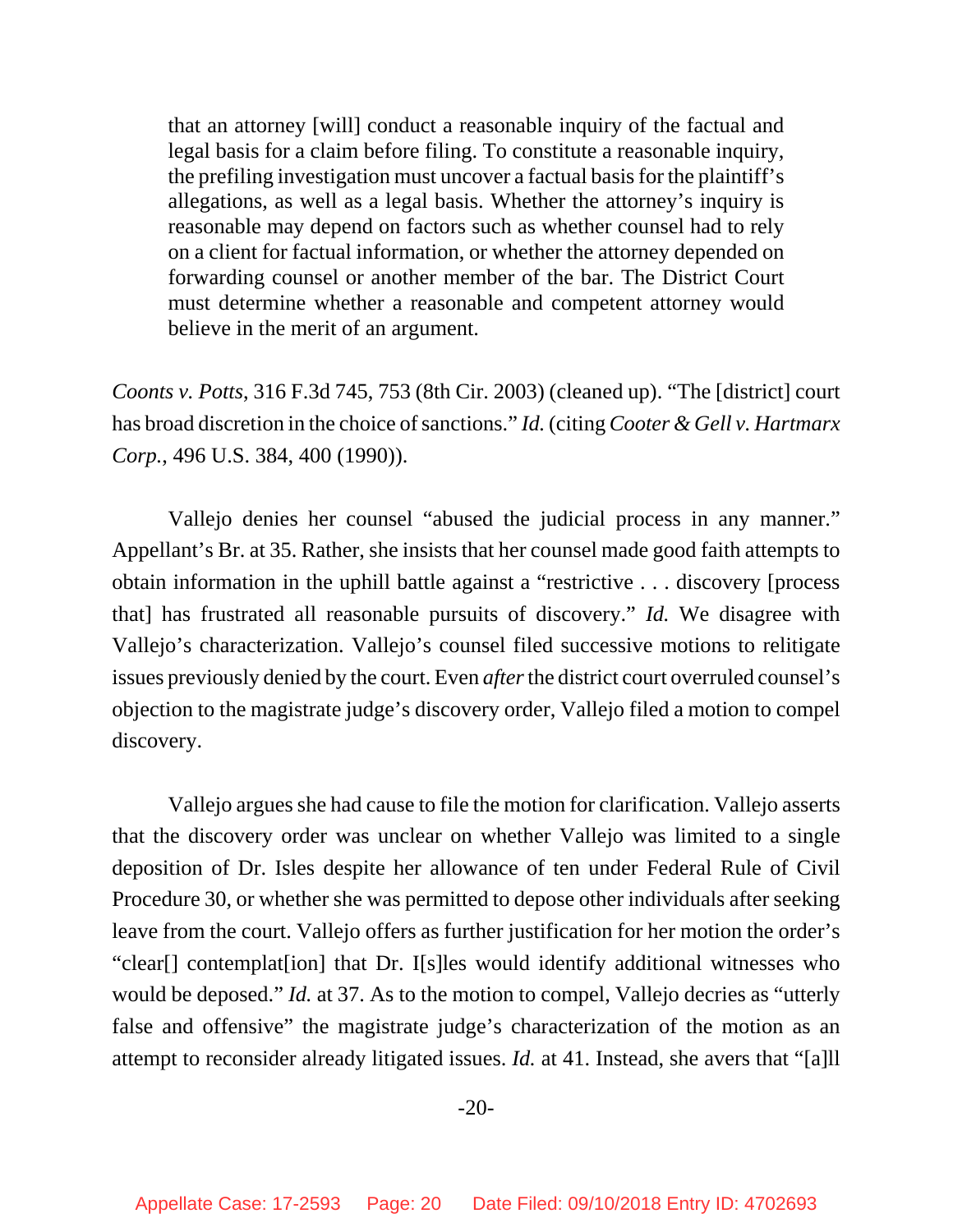of the discovery sought was carefully crafted to meet previous orders of the Court." *Id.* at 45.

The record belies Vallejo's contentions. The magistrate judge's discovery order clearly permitted Vallejo to depose *only* Dr. Isles as the initial deponent. *See* Disc. Order at 12 ("The plaintiff should instead depose Ms. Isles, and *if* she cannot provide the necessary information, [Amgen] may need to locate witnesses who can answer the plaintiff's relevant inquiries." (emphasis added) (citation omitted)). At the discovery hearing, the magistrate judge explained to Vallejo,

If you're planning on doing a 30(b)(6) deposition, that's just another opening to do exactly what you've done today, which is bring in all of this stuff. *There's no point in going down that path at this point*, because you'll ask that witness to come up with everything that you've said you need today.

Tr. of Disc. Hr'g at 119 (emphasis added). The magistrate judge did open the prospect of Vallejo deposing additional Amgen witnesses. But, Vallejo would be permitted to do so *only* after first deposing Dr. Isles and if Dr. Isles failed to supply Vallejo with the necessary information. The magistrate judge's order was clear and required no clarification.

Vallejo's motion to compel also sought to relitigate issues previously decided by the district court. Again Vallejo argued the issue of whether the district court permitted deponents other than Dr. Isles. Vallejo sought to compel the *supplemental* BLA for psoriasis, but the magistrate judge already limited Amgen's production to the *original* BLA. Vallejo also sought production of the "Canadian Monograph," Enbrel's package insert for products sold in Canada. She argues that "[a]t the time of the motion to compel, [Amgen] had not provided any discovery on this topic" and that she thus "was acting within the Court's boundaries of discovery and substantially justified in seeking this information." Appellant's Br. at 44–45. But, the magistrate judge made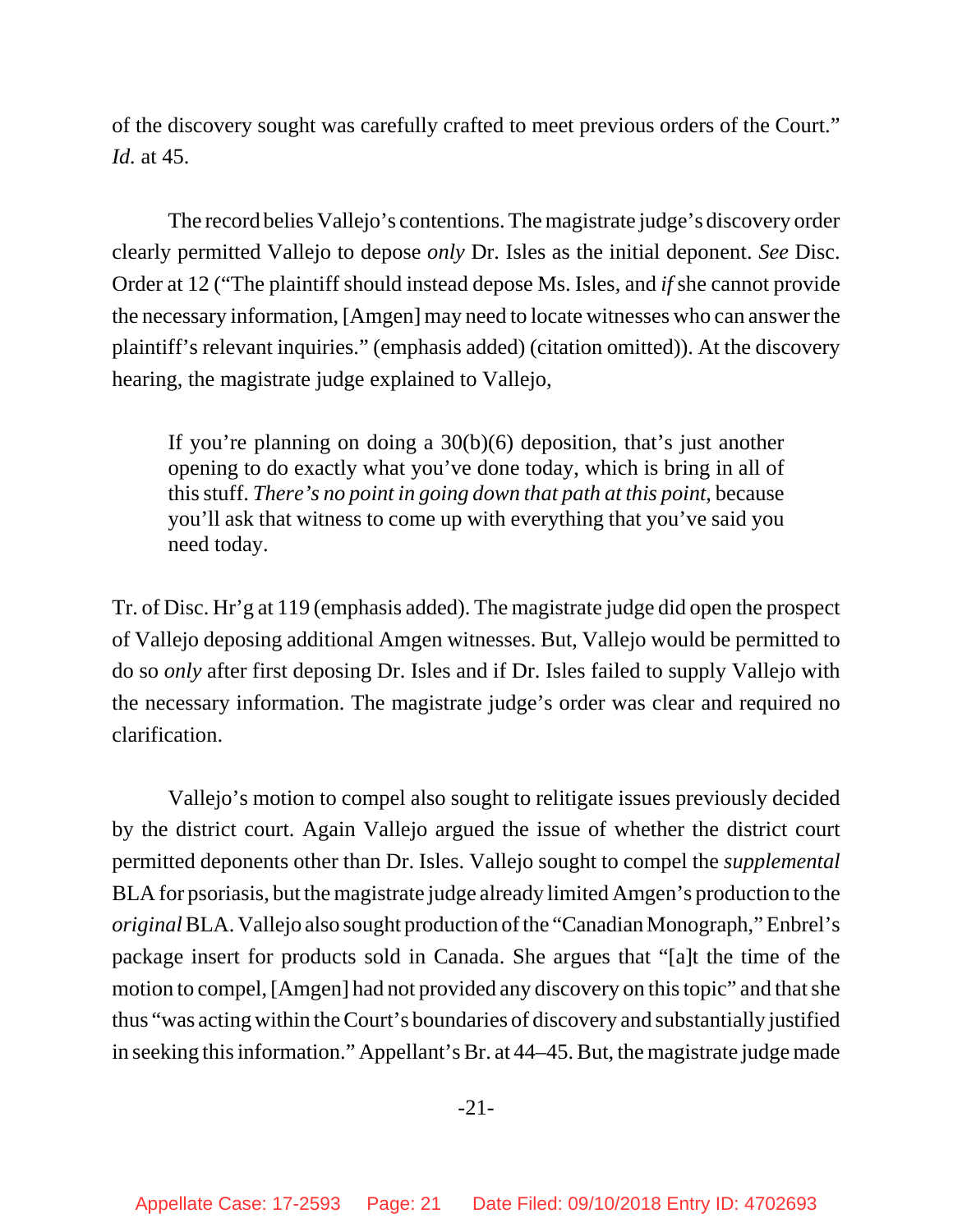clear that she "re-craft[ed] [Vallejo's] discovery to match the case, and . . . order[ed] [Amgen] to answer or produce discovery . . . that [is] not available in the public domain." Disc. Order at 10. The Canadian Monograph is readily available in the public domain.10 Vallejo defied the court's discovery order and sought to relitigate the issue in her motion to compel discovery.

The bulk, if not the entirety, of Vallejo's motion to compel represented relitigation of issues already decided by the court. The magistrate judge concluded that "absent any change in circumstances, filing additional motions raising the same arguments was harassing, caused unnecessary delay, and needlessly increased the cost of this litigation." Sanctions Order, 2017 WL 3037391, at \*4. The district court did not abuse its discretion by imposing sanctions under Rule 11.

# 2. *Statutory Sanction*

Congress mandates that "[a]ny attorney . . . who so multiplies the proceedings in any case unreasonably and vexatiously may be required by the court to satisfy personally the excess costs, expenses, and attorneys' fees reasonably incurred because of such conduct." 28 U.S.C. § 1927. Sanctions under § 1927 may be imposed irrespective of "winners and losers, or between plaintiffs and defendants. The statute is indifferent to the equities of a dispute and to the values advanced by the substantive law. It is concerned only with limiting the abuse of court processes." *Roadway Express v. Piper*, 447 U.S. 752, 762 (1980). As previously discussed, *see supra* Part II.B.1, Vallejo's attempts to relitigate already decided issues in the form of a motion for clarification and a motion to compel discovery, as well as her motion to strike,  $\mathbf{I}^{\text{I}}$ 

 $10$ Enbrel's Canadian package insert, labeled "Product Monograph," is found at https://www.amgen.ca/products/~/media/5d0a40b2b8774fb5994190f97daf7fbd.ashx.

<sup>11</sup>Vallejo argues that Amgen's inclusion of requests for sanctions in its opposition to her motion to compel discovery was improper. While that may be the case, as the district court noted, "[o]pposition to a motion can be accomplished simply by opposing the motion. It is a waste of everyone's time when one motion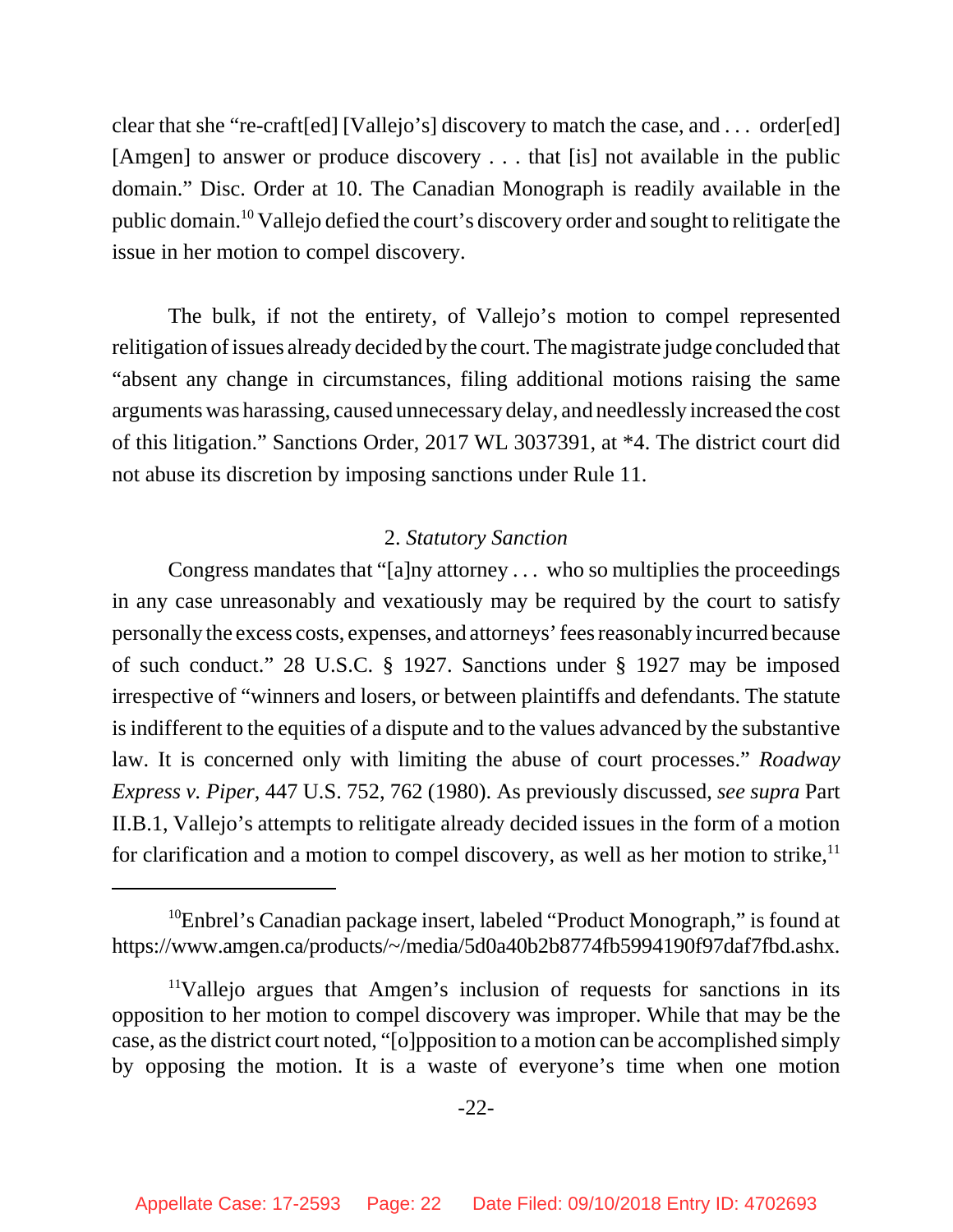unreasonably and vexatiously multiplied the proceedings, "wast[ing] . . . everyone's time." Sanctions Order, 2017 WL 3037391, at \*7 (citation omitted).

The district court's imposition of sanctions under § 1927 was not an abuse of discretion.<sup>12</sup>

# 3. *Inherent Power*

"[T]he district court possesses inherent power 'to manage [its] own affairs so as to achieve the orderly and expeditious disposition of cases.'" *Adams*, 863 F.3d at 1077 (second alteration in original) (quoting *Chambers v. NASCO, Inc.*, 501 U.S. 32, 43 (1991)). The court's powers include "the ability to supervise and 'discipline attorneys who appear before it' and discretion 'to fashion an appropriate sanction for conduct which abuses the judicial process,' including assessing attorney fees or dismissing the case." *Id.* (quoting *Wescott Agri-Prods., Inc. v. Sterling State Bank, Inc.*, 682 F.3d 1091, 1095 (8th Cir. 2012)).

Vallejo's counsel "disregarded or re-argued nearly all unfavorable court rulings." Sanctions Order, 2017 WL 3037391, at \*5. Further, during the court's supervision of Dr. Isles's deposition, Vallejo's counsel argued with the magistrate judge's ruling approximately 16 times; counsel also repeatedly asked Dr. Isles questions "explicitly beyond the scope of discovery as ordered by the court." *Id.* Vallejo's counsel faults the district court for "ignor[ing] that the vast bulk of the

metastasizes into two or three." Order at 1, *Vallejo v. Amgen*, No. 8:14-cv-00050- JMG-CRZ (D. Neb. Sept. 29, 2016), ECF. No. 127 (citation omitted).

 $12$ Vallejo argues in her reply brief about the procedural impropriety of the § 1927 sanction, because she did not get a fair notice and an opportunity to be heard. However, we consider the issue waived, as Vallejo did not raise the argument in her opening brief. *See United States v. Brown*, 108 F.3d 863, 867 (8th Cir. 1997) (holding that an argument first raised in the appellant's reply brief will not be considered without reason for failure to raise the issue earlier).